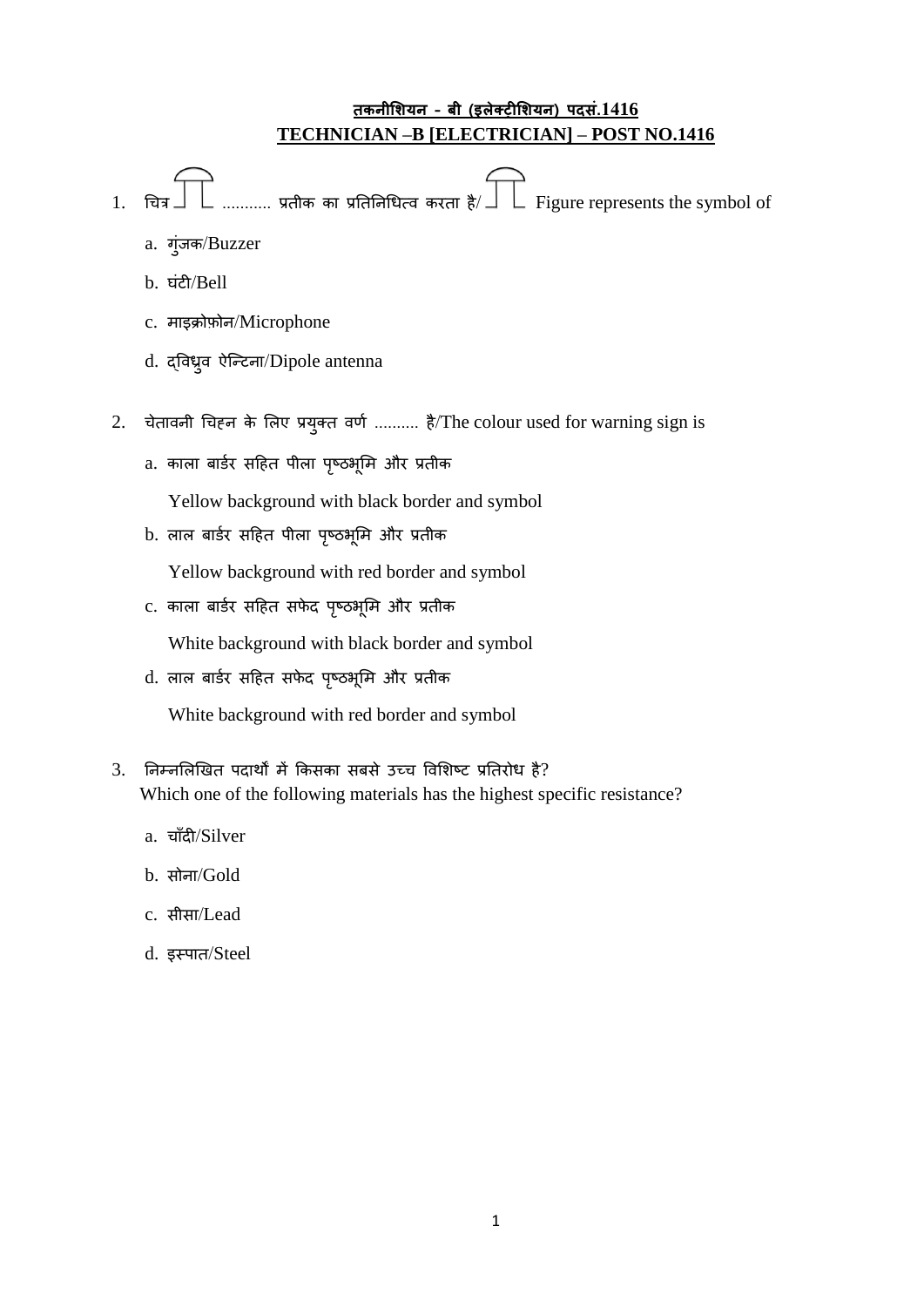$4.$  B वर्ग विद्यृतरोधन में निम्नलिखित पदार्थों में कौन आता है?

Which one of the following materials belongs to class B insulation

- a. पेपर बोर्ड/Paper board
- b. तेिम/Silk
- c. कपास/Cotton
- d. इनमें से कोई नहीं/None of these
- 5. IS 1293-2019के अनुसार अनुमत वोल्टता ....... तक है।

According to IS 1293-2019, the rated voltage is up to

- a. 230 V
- b. 240V
- c. 250 V
- d. इनमें से कोई नहीं/None of these
- 6. 40SWG ताम्र तार की सन्निकट फ्यूज धारा लगभग ........ है। Approximate fusing current of 40SWG copper wire is
	- a. 3A
	- b. 5A
	- c. 7A
	- d. 10A
- 7. स्क्विरल केज प्रेरण मोटर के संबंध में निम्नलिखित में से कौन-सा सही नहीं है?

Which of the following is not correct for squirrel cage induction motor?

- a. उच्च प्रारंभन आघूर्ण/High starting torque
- b. रोटर बार स्थाई रूप से शॉर्ट सक्यूट किए होते हैं/Rotor bars are permanently short-circuited
- c. साधारण निर्माण/Simple construction
- d. प्रारंभन के लिए रोटर कुंडलन को रियोस्टेट से जोड़ा नहीं जा सकता/

Rotor winding cannot be connected to rheostat for starting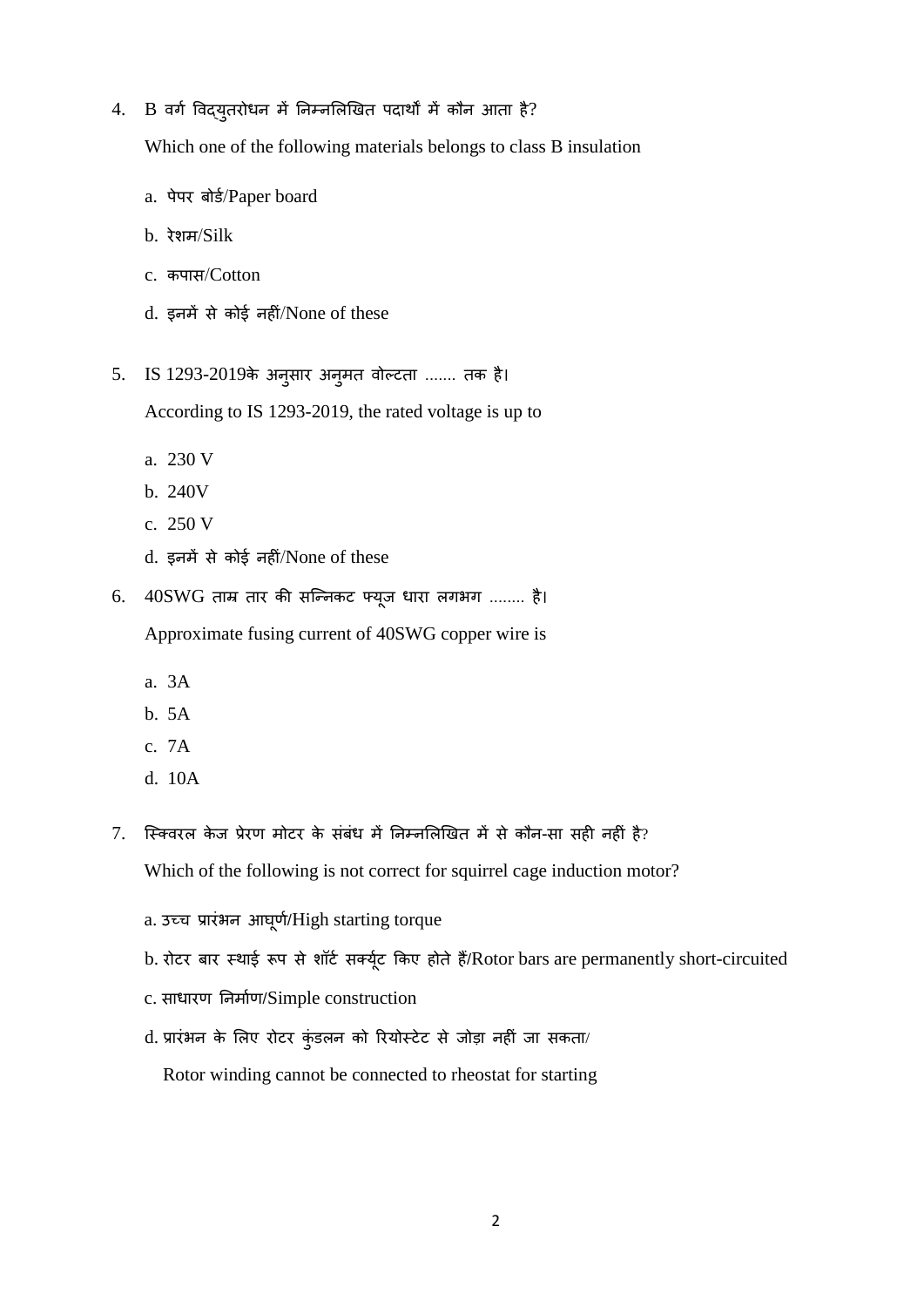## 8. H वर्ग विद्युतरोधन का अधिकतम स्*रक्षित तापमान कितना है*?

What is the maximum safe temperature of class H insulation

- a. 105 <sup>o</sup>C
- b.  $130^{\circ}$ C
- c. 155 <sup>o</sup>C
- d. 180 °C

9. अंतर्वशों में कुंडलन ...... में संयोजित किए जाते हैं/Windings on interpoles are connected in

- a. फील्ड के साथ श्रेणी में/Series with field
- b. फील्ड के साथ समांतर में/Parallel with field
- c. कवच के साथ श्रेणी में/Series with armature
- d. कवच के साथ समांतर में/Parallel with armature
- 10. डीसी जनरेटर में क्रमविनिमेयक ........ के लिए है/Commutator in DC generator is to
	- a. स्गम आउटपुट प्रदान करने/Provide smoother output
	- b. प्रेरित एसी को डीसी में परिवर्तित करने/Convert the induced AC into DC
	- c. ब्रश में स्फुलिंग को कम करने/Reduce sparking in the brush
	- d. इनमें से कोई नहीं/None of these
- 11. एक AC परिपथ में kVA/kW का अनुपात ..... है/In an AC circuit the ratio of kVA/kW is
	- a. शक्ति गुणांक/Power factor
	- b. उद्भार (लोड) गुणांक/Load factor
	- c. रूप गुणांक/Form factor
	- d. इनमें से कोई भी नहीं/None of these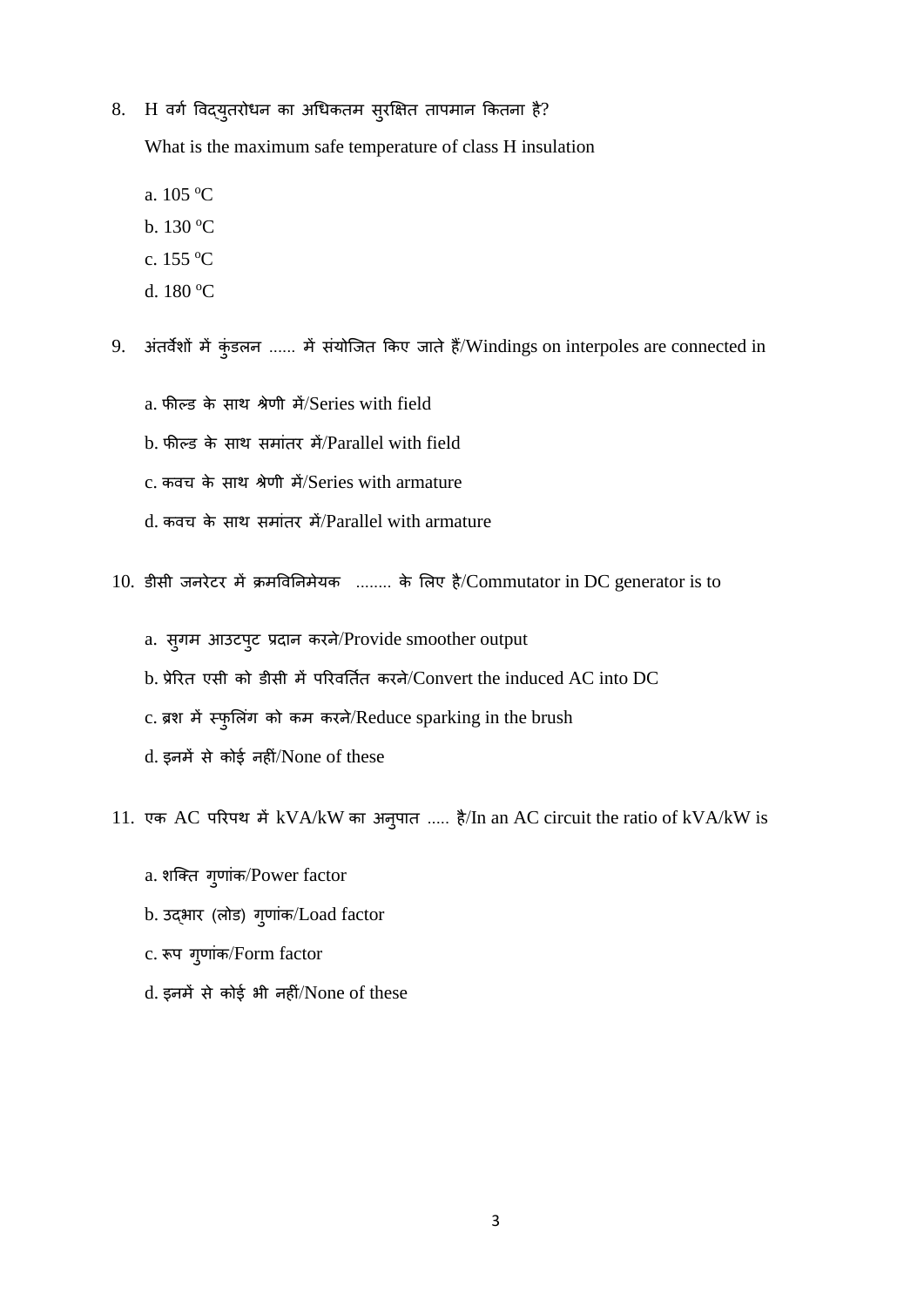- $12$ . एक संचायक सेल का ऐम्पियर घंटा दक्षता  $0.85$ है।डिसचार्ज करने के दौरान औसत टर्मिनल वोल्टता  $2.1$  V औरचार्ज करने के दौरान औसत टर्मिनल वोल्टता 2.55 V है। वाट-घंटा दक्षता क्या है? Ampere hour efficiency of a storage cell is 0.85. Average terminal voltage during discharging is 2.1 V and average terminal voltage during charging is 2.55 V. What is the Watt Hour efficiency?
	- a. 0.65
	- b. 0.7
	- c. 0.75
	- d. 0.8
- $13.$  निम्नलिखित में से किसे धात् दिष्टकारी के नाम से जाना जाता है?

Which of the following is known as metal rectifier

- a. सिसिकन डायोड/Silicon diode
- b. ताम्र ऑक्साइड डायोड/Copper oxide diode
- c. गैस नलि डायोड/Gas tube diode
- d. इनमें से कोई भी नहीं/None of these
- 14. निकैल कैडमियम बैटरी में प्रयुक्त विद्युत-अपघट्य ........ है।

Electrolyte used in nickel cadmium battery is

- a. KOH
- b. H2SO4
- c. NAOH
- d. Diluted HCl
- 15. संपूर्ण लोड पर एक ट्रांसफॉर्मर का लोह ह्रास 400 W है। अर्ध लोड पर लोह ह्रासकितना है? A transformer has 400 W as iron loss at full load. What is the iron loss at half load.
	- a. 50 W
	- b. 100 W
	- c. 200 W
	- d. 400 W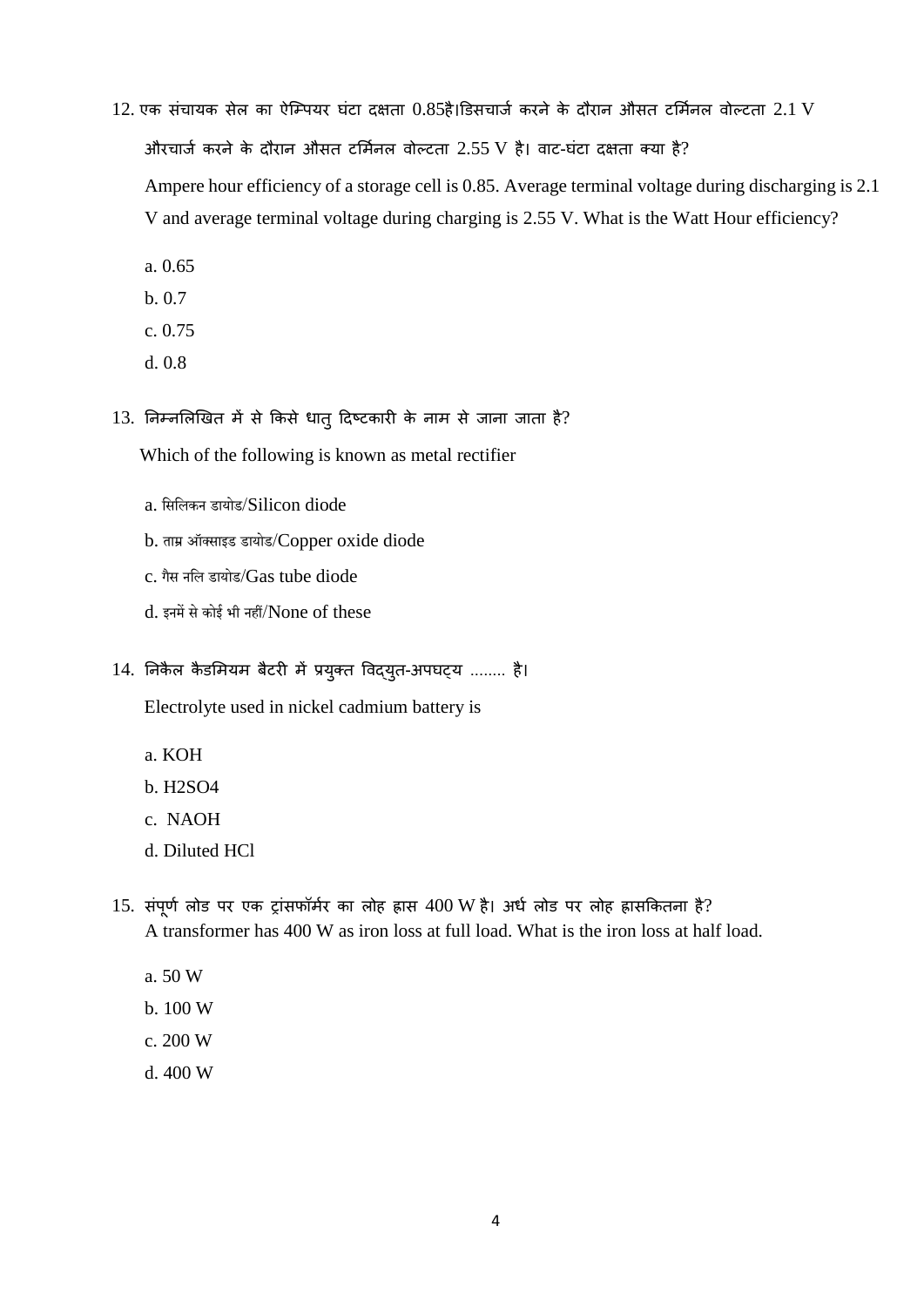16. एक उच्चायी ट्रांसफॉर्मर की प्राइमरी के प्रति फेरे पर वोल्टता,द्वितीयकके प्रति फेरे पर वोल्टता........ है।

 The voltage per turn of the primary of a step up transformer is ---------- the voltage per turn of the secondary.

- a. के समान/Same as
- b. से अचतक/More than
- c. से कम/Less than
- d. ट्रांसफॉर्मर अनुपात समय के समान/Equal to transformer ratio times
- 17. एक आदर्श ट्रांसफॉर्मर की प्राइमरी पर 1000फेरे और दवितीयक पर 50फेरे है। प्राइमरी पार्श्व पर चालन वोल्टता 200  $V(RMS)$  और लोड प्रतिरोध 5ओम है। निवेश शक्ति का परिकलन कीजिए।

An ideal transformer has 1000 turns on its primary and 50 turns on its secondary. The driving voltage in the primary side is 200 V (RMS) and load resistance is 5 Ohm. Calculate the input power.

- a. 10 W
- b. 20 W
- c. 30 W
- d. 40 W
- 18. एक ट्रांसफॉर्मर दवितीयक की 10फेरे के साथ 100 mWb(अधिकतम) का एक ज्यावक्रीय फ्लेक्स जुड़ता है। दवितीयक की प्रेरित emf केrmsमान का परिकलन कीजिए।सप्लाई आवृत्ति 50 Hz है।

 A sinusoidal flex of 100 mWb (maximum) links with 10 turns of a transformer secondary. Calculate the rms value of the induced emf in the secondary. Supply frequency is 50 Hz.

- a. 222 V
- b. 444 V
- c. 666 V
- d. 888 V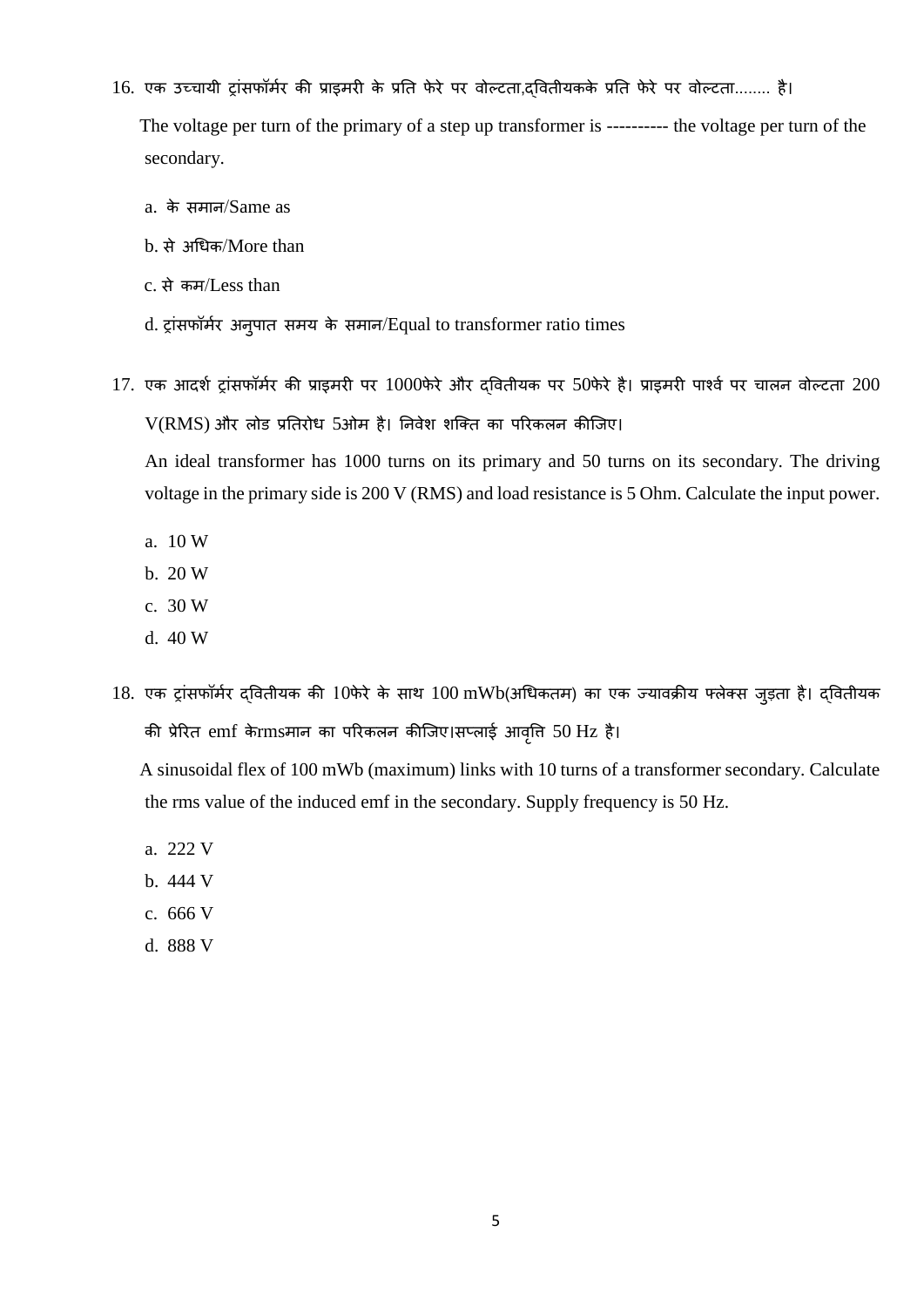- 19 एक श्वसित्र में सिलिका जेल की नमी की मात्रा संतृप्त हो जाती है, तो उसका वर्ण ..... में परिवर्तित होता है। When moisture content of silica gel in a breather gets saturated, its colour changes from
	- a. गुलाबी से नीला/Pink to Blue
	- b. नीला से गुलाबी/Blue to Pink
	- c. पीला से नीला/Yellow to Blue
	- d. नीला से पीला/Blue to Yellow
- 20. दिए गए लोड पर चलती एक तुल्यकाली मोटर के उत्तेजन में विचलन .....को परिवर्तित करती है। The variation in excitation of a synchronous motor running with a given load changes
	- a. मोटर का शक्ति ग्णांक/Power factor of the motor
	- b. मोटर का वेग/Motor speed
	- c. मोटर की अनुप्रयुक्त वोल्टता/Applied voltage of the motor
	- d. उपर्युक्त सभी/All the above
- 21. स्टेप्पर मोटर की तरंग उत्तेजन के परिणामस्वरूप .... होता है Wave excitation of a stepper motor results in
	- a. अर्ध सोपानी/Half stepping
	- b.सूक्ष्म सोपाधी/Microstepping
	- c. वर्धित सोपान कोण/Increased step angle
	- d. इनमें से कोई भी नहीं/None of these
- 22. सैलियंट ध्र्व प्रत्यावर्तित्र पर डैंपर कुंड़लन ............

Damper winding on salient pole alternator is

- a. आर्मेचर कुंड़लन के साथ श्रेणी में जोड़ा जाता है/Connected in series with armature winding
- b. आर्मेचर कुंड़लन के साथ समांतर में जोड़ा जाता है/ Connected in parallel with armature winding
- c. ध्रुव फेस पर प्रदान किया जाता है/Provided on the pole face
- d. उपर्युक्त में से कोई नहीं/None of the above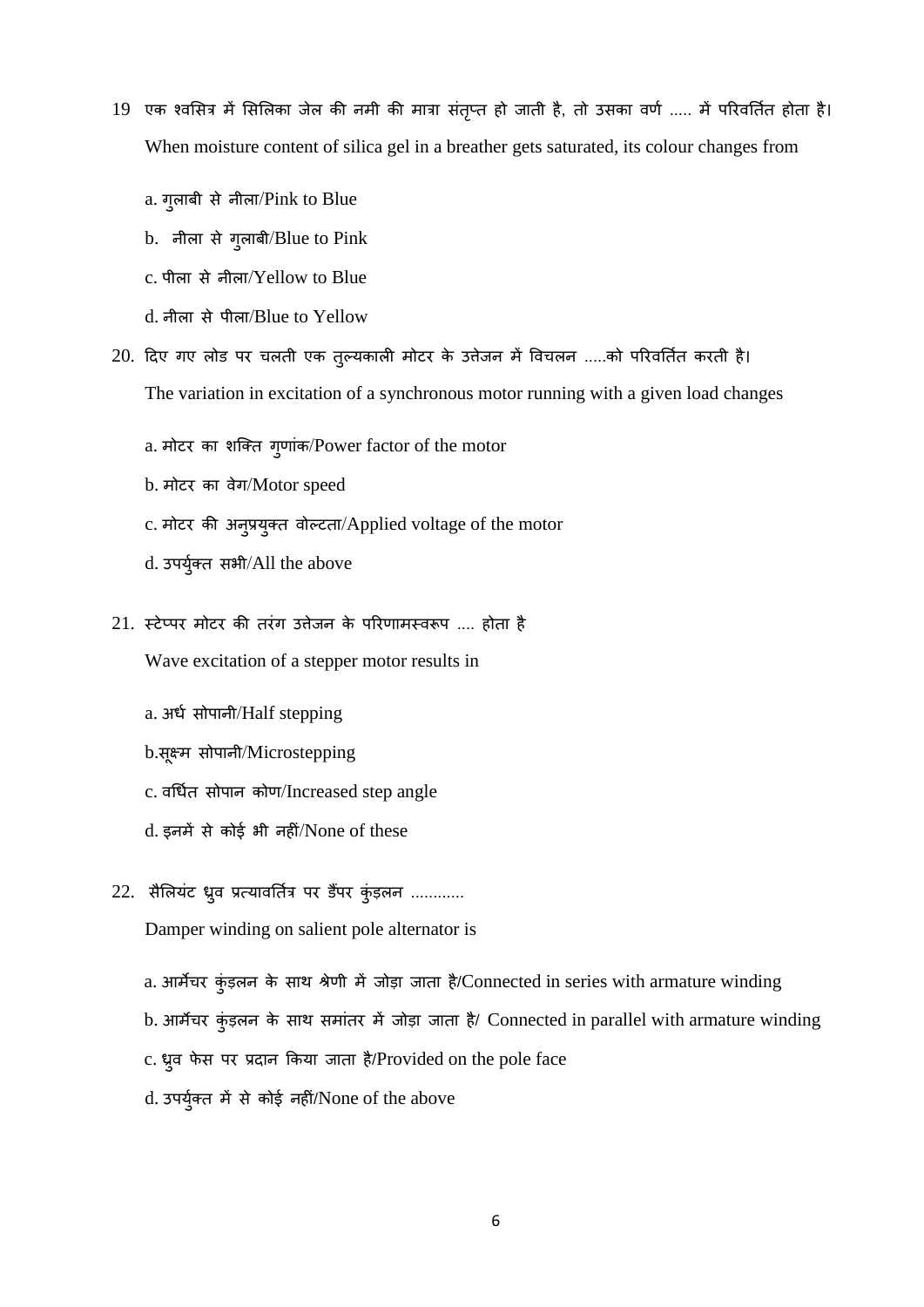23. 200Vपर एक शंट जनरेटर 100Aदेता है।यदि शंट क्षेत्र प्रतिरोध और कवच (आर्मेचर) प्रतिरोध क्रमशः50  $\Omega$ और

 $0.1\Omega$ हैं, तो उत्पादित वोल्टता का पता लगाएं।

A shunt generator delivers 100A at 200V. Find the generated voltage if shunt field resistance and armature resistance are 50  $\Omega$  and 0.1  $\Omega$  respectively.

- a. 200 V
- b. 210 V
- c. 209.6V
- d. 210.4 V
- $24.$  एक त्रेधा तरंग कुंड़ली में कितने समांतर पथ होते हैं?

How many parallel paths are there in a triplex wave winding?

- a. 2
- $h<sub>3</sub>$
- c. 5
- d. 6

 $25.$  एक अति यौगिक डीसी जनरेटर में वोल्टता नियमन हमेशा ......होता है।

In an overcompound d.c. generator, the voltage regulation is always

- a. धनात्मक/Positive
- b. ऋणात्मक/Negative
- c. िूटय/Zero

d. कवच (आर्मेचर) धारा पर साइन निर्भर करता है/Sign depends on armature current

- 26. ........ को परिवर्तित करते हुए एक डीसी मोटर कीगति नियंत्रित की जा सकती है। The speed of a d.c. motor can be controlled by varying
	- a. अनुप्रयुक्त वोल्टता/Applied voltage
	- b. फ्लक्स प्रति ध्र्व/Flux per pole
	- c. कवच (आर्मेचर) परिपथ का प्रतिरोध/Resistance of armature circuit
	- d. उपर्युक्त सभी/All the above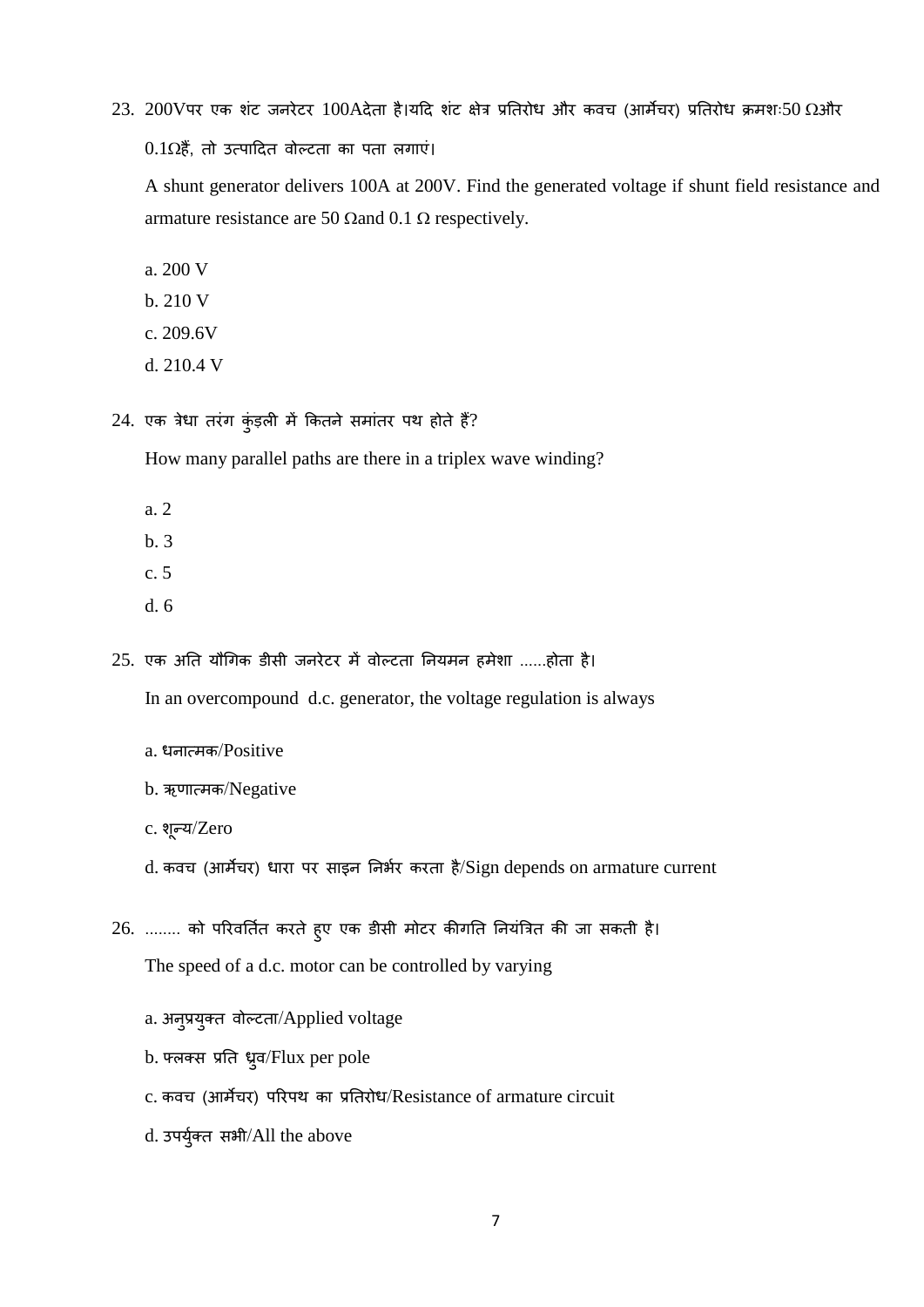- 27. एक डीसी शंट मोटर पर मंदन परीक्षण ......ह्रास का पता लगाने के लिए किया जाता है। Retardation test on a d.c. shunt motor is used for finding ------losses
	- a. ताम्र/Copper
	- b. लोहा/Iron
	- c. घर्णर्/Friction
	- d. अवांछित/Stray
- $28.50$  Hz सप्लाई के साथ जोड़े गए  $950$  rpm पर चलती 6-ध्र्वी, 3-कला प्रेरक मोटर की घूर्णक धारा आवृत्ति क्या है? What is the rotor current frequency of a 6-pole, 3-phase induction motor running at 950 rpm while connected to 50 Hz supply.
	- a. 50 Hz
	- b. 47.5 Hz
	- c. 52.5 Hz
	- d. 2.5 Hz
- 29. स्थायी समांतर प्रचालन के लिए शंट जनरेटर सबसे उपयुक्त होते हैं क्योंकिउनके वोल्टता अभिलक्षण ......होते हैं। Shunt generators are most suited for stable parallel operation because their voltage characteristics is
	- a. रैखिक/Linear
	- b. सर्वसम/Identical
	- c. पाती/Dropping
	- d. उत्थानशील/Rising
- 30. फ्लेमिंग के दक्षिणहस्त नियम का उपयोग ....... का पता लगाने के लिए किया जाता है। Flemings right hand rule is used to find the
	- a. घूर्णन की दिशा/Direction of rotation
	- b. फ्िक्स की हदिा/Direction of flux
	- c. emf की हदिा/Direction of emf
	- d. बल-आघूर्ण की दिशा/Direction of torque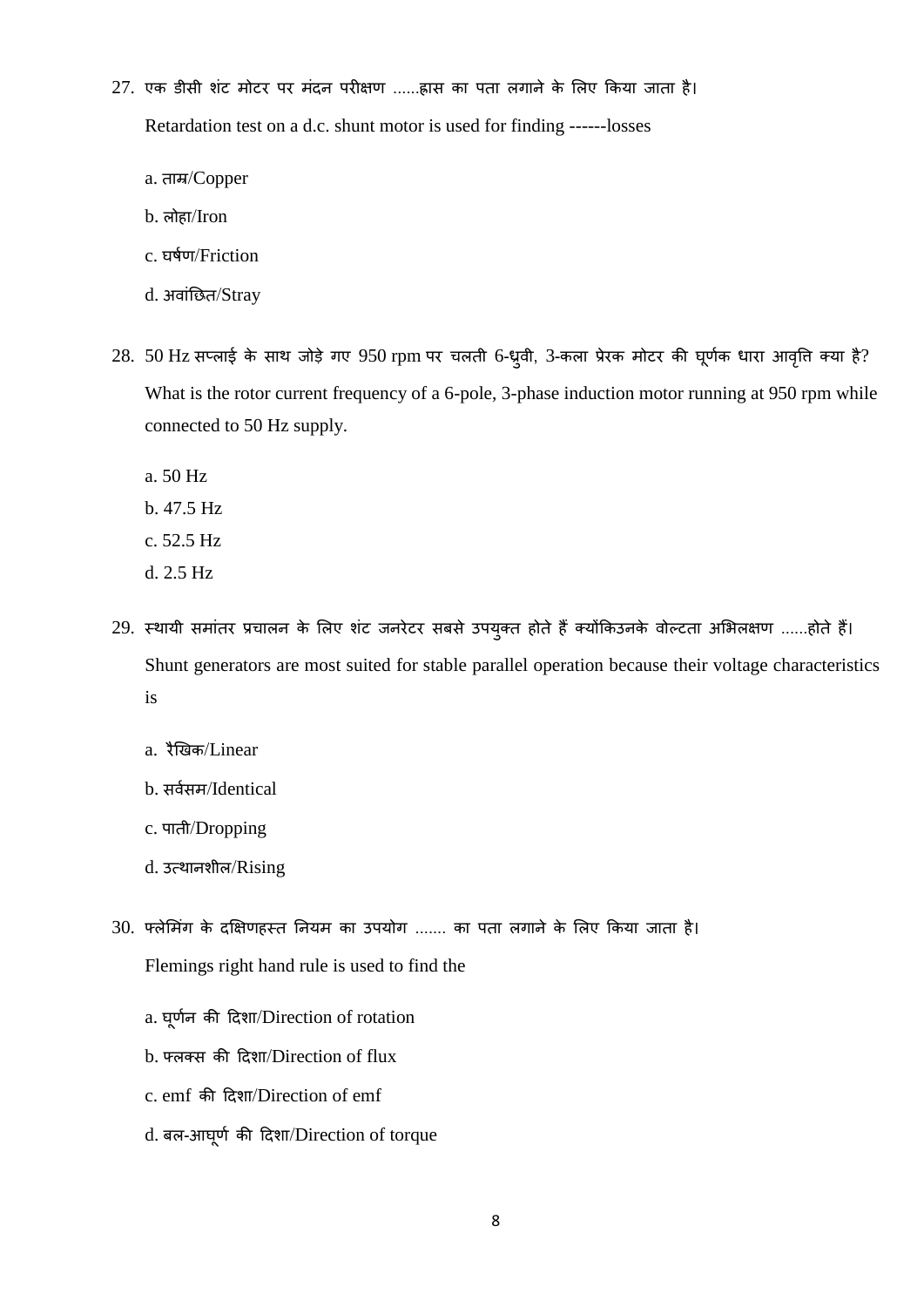- $31.$  निम्नलिखित उपकरणों में से किसकी सुरक्षा के लिए Lश्रेणी के $MCB$  का मुख्य रूप से उपयोग किया जाता है? L series MCB is mainly used to protect which of the flowing equipment?
	- a. वातानुकूलक/Air conditioner
	- b. मोटत/Motor
	- c. गीजत/Geyser
	- d. तेकिजतेटत/Refrigerator
- 32. बह्-मंज़िला भवन के लिए किसप्रकार का वितरण तंत्र सबसे उपयुक्त है? Which type of distribution system is most suitable for multi-storey building
	- a. वर्धक मेन/Raising mains
	- b. बसबार चैंबर/Busbar chamber
	- c. अरीय वितरण/Radial distribution
	- d. उपर्युक्त में कोई भी नहीं/None of the above
- 33. भू-प्रतिरोध का पता लगाने के लिए भू-परीक्षण उपस्कर का प्रयोग किया जाता है और नियत वोल्टता के लिए धारा का पाठ्यांकन nमर्तबा किया गया। निम्नलिखित में किसे भू-प्रतिरोध माना जाता है?

Earth tester equipment is used to find the earth resistance and took current readings n times for a fixed voltage. Which of the following is considered as the earth resistance?

- a. n पाठ्यांक में सबसे कम प्रतिरोध/Lowest resistance in n readings
- b. n पाठ्यांक में सबसे उच्च प्रतिरोध/Highest resistance in n readings
- c. n पाठ्यांक का औसत प्रतिरोध/Average resistance of the n readings
- d. सबसे उच्च औरसबसे कमपाठ्यांक का औसत/Average of highest and lowest readings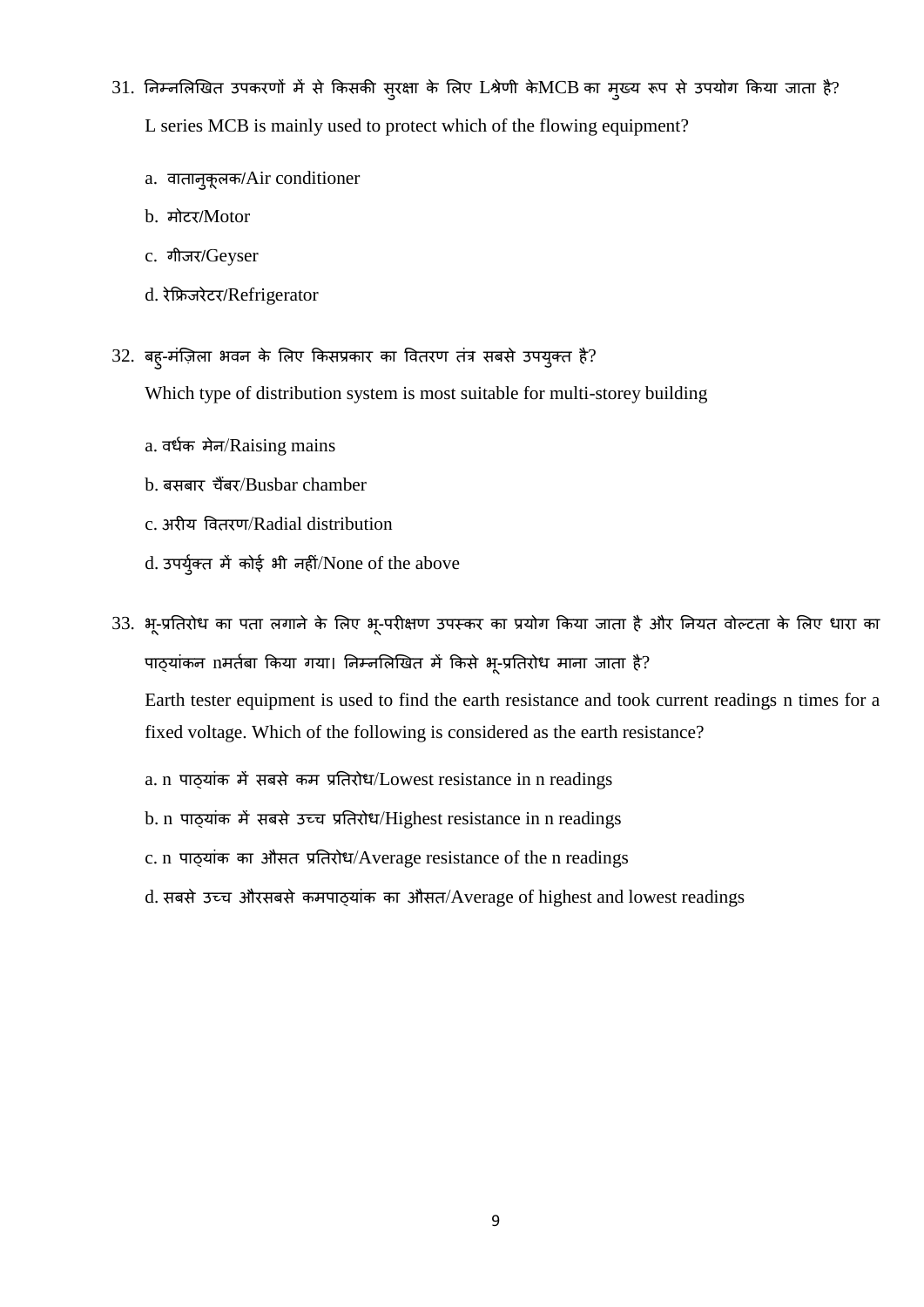- 34. परिपथ विच्छेदक का संविदारण क्षमता ........ है/Rupturing capacity of circuit breaker is a. परिपथ विच्छेदक दवारा अंतरायन की जा सकनेवाली अधिकतम वोल्टता The maximum voltage the circuit breaker can interrupt
	- b. परिपथ विच्छेदक दवारा अंतरायन की जा सकनेवाली अधिकतम धारा The maximum current the circuit breaker can interrupt
	- c. परिपथ विच्छेदक दवारा अंतरायन की जा सकनेवाली अधिकतम शक्ति The maximum power the circuit breaker can interrupt
	- d. परिपथ विच्छेदक दवारा अंतरायन की जा सकनेवाली अधिकतम क्षरण धारा The maximum leakage current the circuit breaker can interrupt
- 35. एक समांतर श्रेणी संयोजन सेल में m पंक्तियाँ हैं और प्रत्येक पंक्ति में श्रेणी में n सेल हैं। अगर प्रत्येक सेल का आंतरिक प्रतिरोध r और लोड प्रतिरोध R है, तो अधिकतम शक्ति अंतरण के लिए क्या शर्तहोगी? In a parallel series combination cells, there are m rows and each row contains n cells in series. If r is the internal resistance of each cell and R is the load resistance, what is the condition for maximum power transfer?
	- a. m. $R = n$ . r
	- $b. R = n.r$
	- $c$ . R=m  $r$
	- d.  $R = m.n.r$
- $36.$  ज्वारीय विद्युत संयंत्र में ऊर्जा के किस रूप का प्रयोग किया जाता है?

Which form of energy is utilised in tidal power plants.

- a. समुद्री जल की गतिज ऊर्जा/Kinetic energy of sea water
- b. समुद्री जल की स्थितिज ऊर्जा/Potential energy of sea water
- c. समुद्री जल की गतिज और स्थितिज ऊर्जा, दोनों/Both kinetic and potential energy of sea water
- d. सम् द्री जल की तरंग ऊर्जा/Wave energy of sea water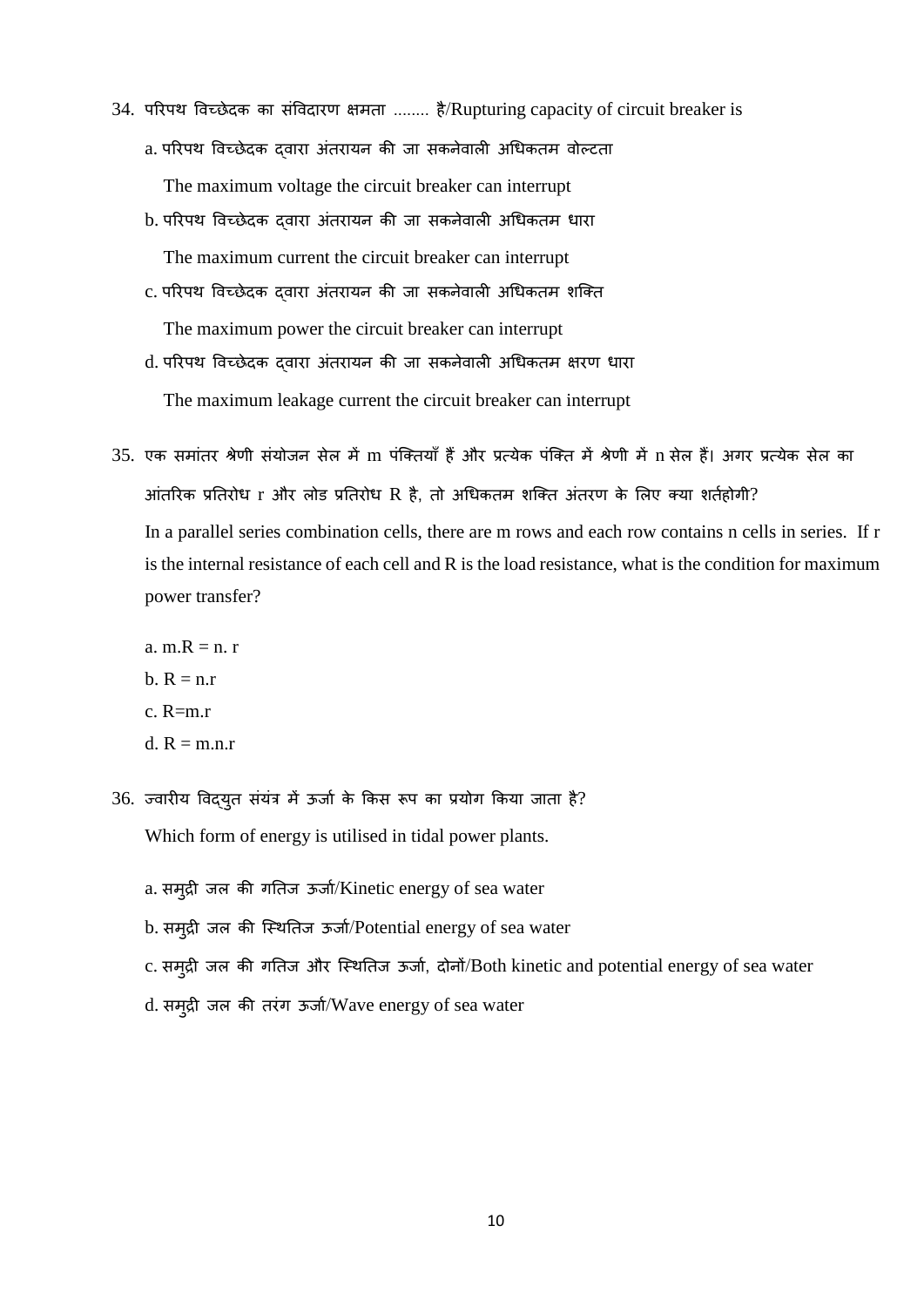- $37.$  तारापुर परमाणु शक्ति संयंत्र में किस प्रकार के रिऐक्टर का उपयोग किया जाता है? What type of reactor is used in Tarapur atomic power plant?
	- a. गलित लवण रिऐक्टर/Molten salt reactor
	- b. क्वथन जल रिऐक्टर/Boiling water reactor
	- c. दाबित भारी पानी रिऐक्टर/Pressurised heavy water reactor
	- d. इनमें से कोई भी नहीं/None of these
- 38. एक प्रकाश स्रोत द्वारा किसी सतह को प्रदीप्त किया जाता है। सतह के किसी बिंदु पर अभिलंब और ज्योति अभिवाह की दिशा के बीच का कोण 30°से 60°में बदलता है, तो प्रदीप्ति में परिवर्तन का अनुपात क्या है?

A surface is illuminated by a light source. If the angle between the normal at a point on the surface and the direction of luminous flux changes from  $30^{\circ}$  to  $60^{\circ}$ , what is the ratio of change in the illumination?

- a.  $\sqrt{3} \cdot 1$
- b.  $2:1$
- c. 4 : 1
- d.  $\sqrt{2} : 1$

39. XLPE केबल का मतलब ...... है/XLPE cable means

- a. क्रॉस रेखा पॉलि ऐथलीन केबल/Cross Line Poly Ethylene cable
- b. क्रॉसबद्ध पेपर ऐथलीन केबल/Cross Linked Paper ethylene cable
- c. पॉलि ऐथलीन केबल का एक्स-स्तर/ $X$  Layers of Ploy Ethylene cable
- d. इनमें से कोई भी नहीं/None of these
- 40. वायरसंधियों पर सोल्डरन ..... को स्धारने के लिए किया जाता है Soldering is done on wire joints to improve
	- a. चालकता/Conductivity
	- b. आबंधन प्राबल्य/Bonding Strength
	- c. तटयता/Ductility
	- d. तनन सामर्थ्य/Tensile strength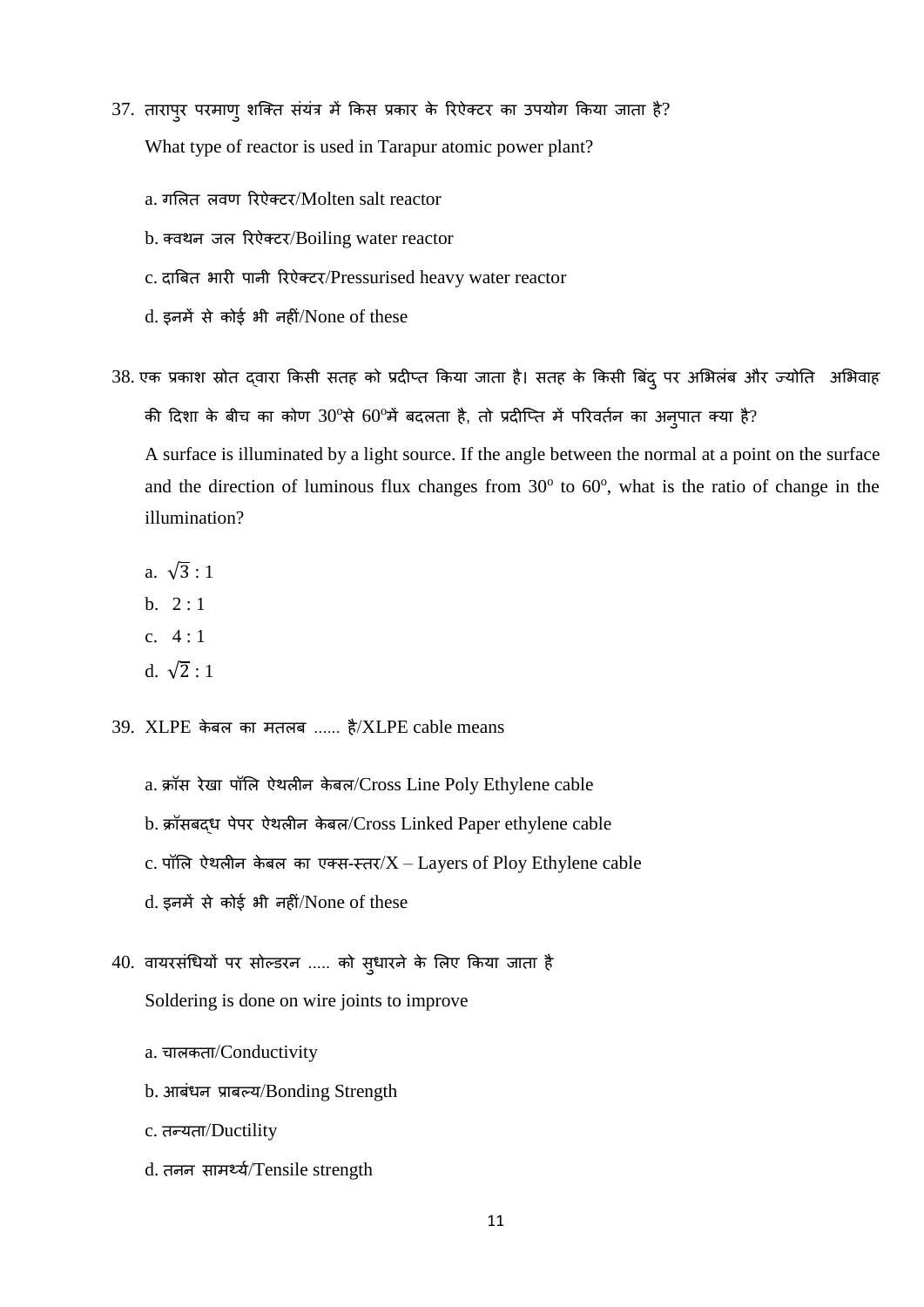- 41. तीन प्रतिरोधकों के प्रतिरोध1:2:3अनुपात में हैं। जब उन्हें समांतर में संयोजित किया जाता है तो प्रभावी प्रतिरोध  $60\Omega$ है। यदि उन्हें श्रेणी में संयोजित किया जाए तो प्रभावी प्रतिरोध कितना है? Three resistors have resistances in the ratio 1:2:3. When they are connected in parallel, the effective resistance is 60Ω.What is the effective resistance when they are connected in series?
	- a. 180
	- $b. 540\Omega$
	- c.  $660\Omega$
	- d.  $720\Omega$
- 42. एक संधारित्र को डीसी वोल्टता स्रोत के साथ संयोजित किया गया है। अगर समान मान के किसी दूसरे संधारित्र को श्रेणी में जोड़ा जाए तो पहलेसंधारित्र में संचयित चार्ज का क्या होगा?

A capacitor is connected to a dc voltage source. If another capacitor of same value is connected in series, what happens to the charge stored in the first capacitor?

a.एक समान रहेगा/Remains same

b.दुगुना होगा/Becomes double

c.एक चौथाई होगा/Becomes one fourth

d.आधा होगा/Becomes half

 $43.$  एक  $\text{RL}$  परिपथ का शक्ति गुणांक  $\frac{1}{\sqrt{2}}$  $\frac{1}{\sqrt{2}}$ है। अगर आवृत्ति को दुगुना किया जाता है, तो नया शक्ति गुणांक कितना होगा? An RL circuit has a power factor of  $\frac{1}{\sqrt{2}}$ . If the frequency is doubled, what is the new power factor?

$$
a.\frac{1}{\sqrt{5}}
$$
  

$$
b.\frac{1}{2\sqrt{2}}
$$
  

$$
c.\frac{1}{2}
$$
  

$$
d.\frac{1}{\sqrt{8}}
$$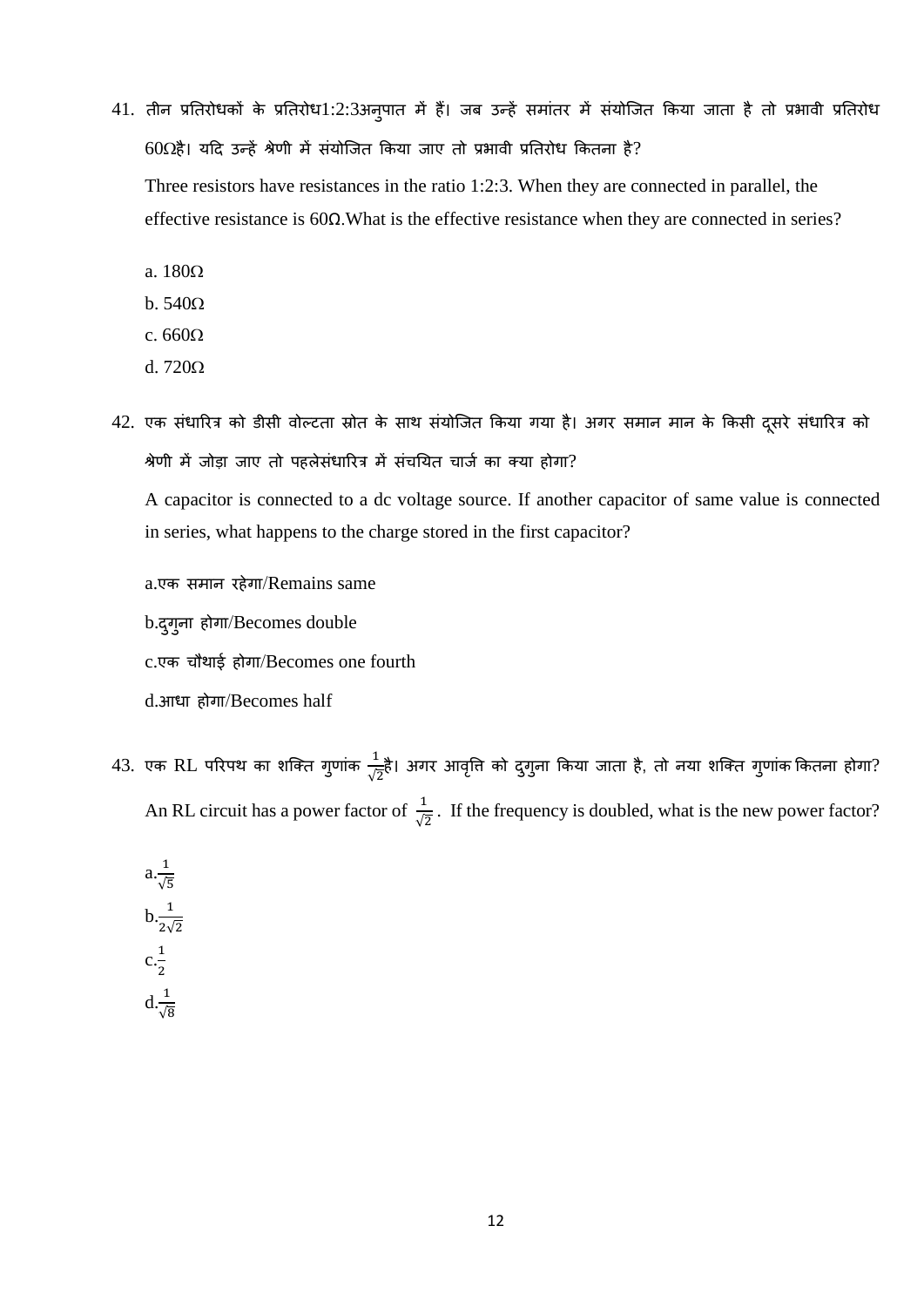- 44. एक RLC परिपथ में शक्ति गुणांक 4/5है। सक्रिय शक्ति औरप्रतिघाती शक्ति का अनुपात क्या होगा?अगर शक्ति गुणांक 75%हो जाता है, तो इस अनुपात का क्या होगा? In an RLC circuit, the power factor is 4/5. What is the ratio of the active power to the reactive power? If the power factor becomes 75%, what happens to this ratio?
	- a. प्रारंभिक अनुपात 5:3 और शक्ति गुणांक पररवततन के बाद पररवभततत अनुपात 5:4 होगा Initial ratio 5:3 and ratio changes to 5:4 after power factor change
	- b. प्रारंभिक अनुपात 3:4और शक्ति गुणांक पररवततन के बाद पररवभततत अनुपात 5:3 होगा Initial ratio 3:4 and ratio changes to 5:3 after power factor change
	- c. प्रारंभिक अनुपात 5:3 और शक्ति गुणांक पररवततन के बाद पररवभततत अनुपात 3:4 होगा Initial ratio 5:3 and ratio changes to 3:4 after power factor change
	- d. प्रारंभिक अनुपात 3:4 और शक्ति गुणांक पररवततन के बाद पररवभततत अनुपात 4:3 होगा Initial ratio 3:4 and ratio changes to 4:3 after power factor change
- $45.$  नीचे दिए गए परिपथ में सेल से ली गई धारा कितनी है? गैल्वनोमीटर(G) प्रतिरोध  $10\Omega$ है।

What is the current drawn from the cell in the circuit shown below. The galvanometer (G) resistance is  $10\Omega$ .



a. 0mA

- b. 0.5mA
- c. 0.7mA
- d. 0.9mA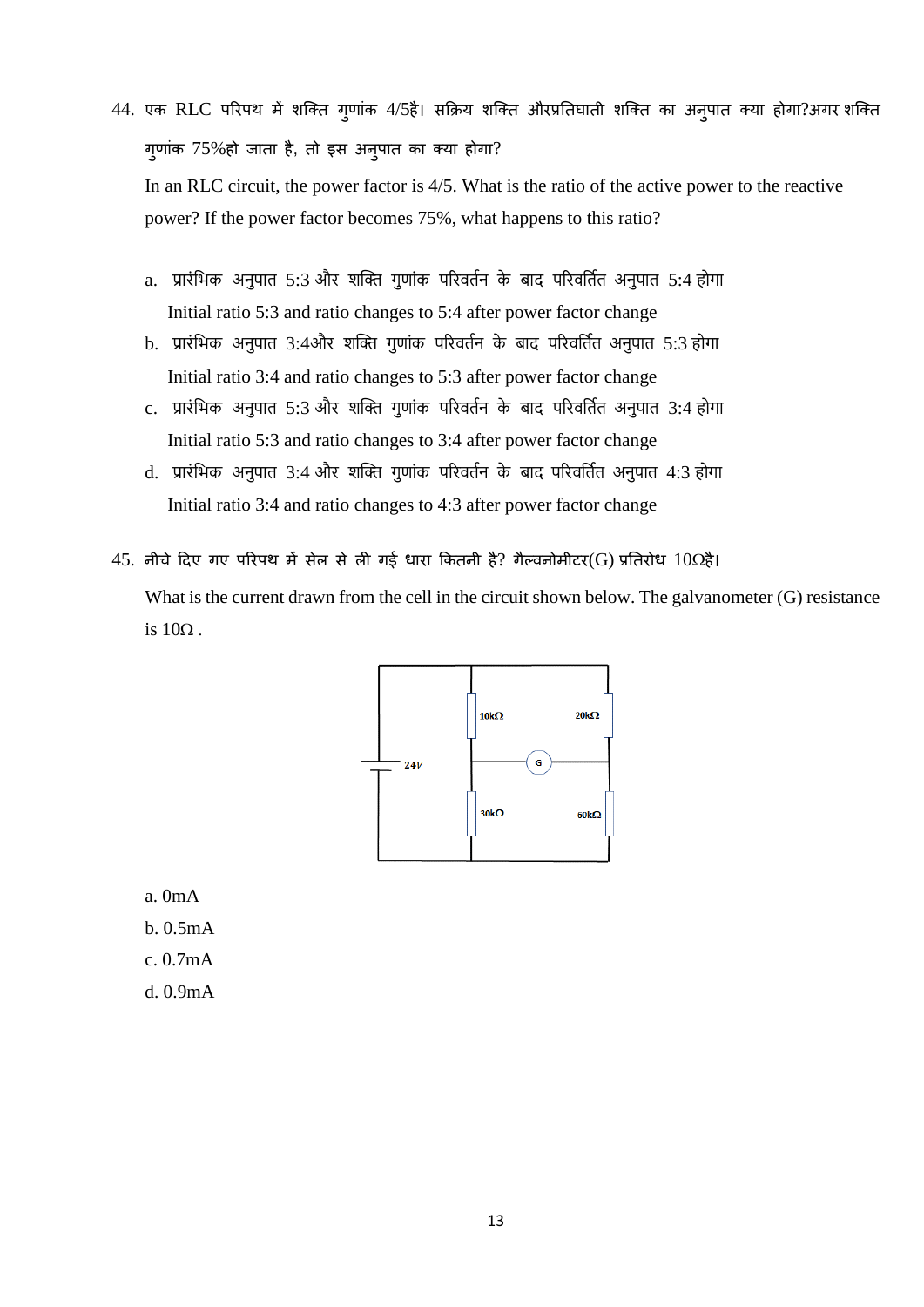$46.$  किस मात्रा को मापने के लिए Q मीटर प्रयुक्त किया जाता है?

Q meter is used for measuring which quantity?

a.चार्ज/Charge

b.प्रतितबाता/Impedance

- c. िन्क्त/Power
- $d.$ उपर्युक्त में से कोई भी नहीं/None of the above
- $47.$  निम्नलिखित में कौन लगभग शून्य शक्ति गुणांक में कार्य करता है?

Which of the following works with nearly zero power factor

a.प्रेरण कुकर/Induction cooker b.तापदीप्त िैंप/Incandescent lamp c.प्रेरण मोटर/Induction motor d.उपर्युक्त सभी/All of the above

 $48. 100$ Ωप्रतिघात का एक प्रेरक, 50Ωप्रतिघात का एक संधारित्र और 50Ωके एक प्रतिरोधक को श्रेणी में जोड़ा गया है। परिपथ का शक्ति गुणांक क्या है? An inductor of reactance 100 $\Omega$ , a capacitor of reactance 50 $\Omega$  and a resistor of 50 $\Omega$  are connected in series. What is the power factor of the circuit?

a. 
$$
\frac{1}{\sqrt{2}}
$$
\nb.  $\frac{1}{\sqrt{3}}$ \nc.  $\frac{1}{\sqrt{5}}$ \nd.  $\frac{1}{2}$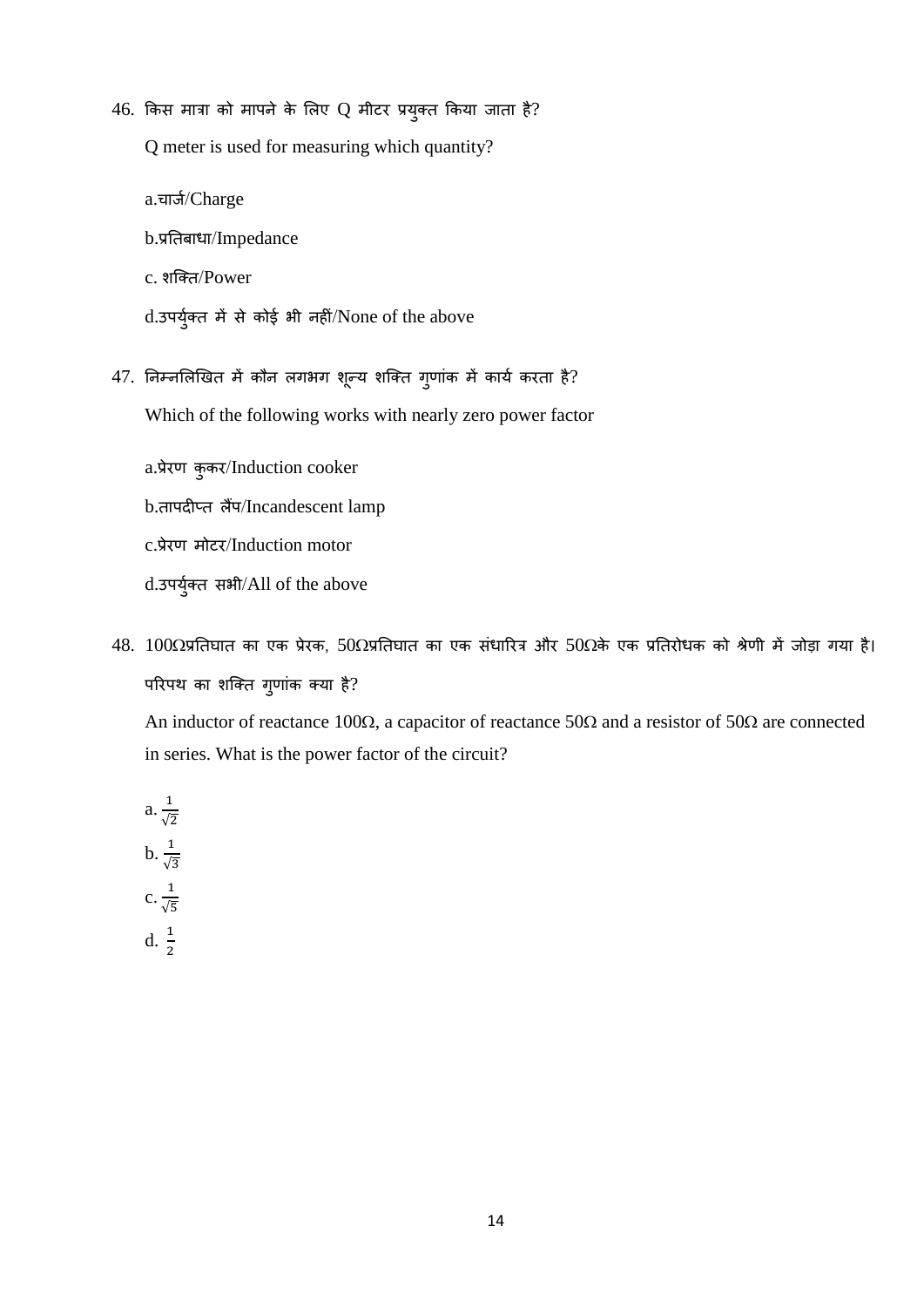49. एक संधारित्र जिसकी परावैद्युत वायु है, को अनंत प्रतिबाधा के वोल्टमापी के साथ जोड़ा गया है। वोल्टमापी एक शून्येतर मान का पाठ्यांक दिखाती है। अगर प्लेटों के बीच की दूरी को दुगुना और प्लेटों के प्रभावी क्षेत्रफल को आधा कर दिया जाता है, तो वोल्टमापी का पाठ्यांक कितना होगा?

A capacitor with air as dielectric is connected to a voltmeter of infinite impedance. The voltmeter reads a nonzero value. If the distance between the plates is doubled and the effective area of the plates is made half, what happens to the voltmeter reading?

a.एक समान रहेगा/Remains the same

b.एक चौधाई होगा/Becomes one fourth

c. चार गुना होगा/Becomes four times

d.आधा होगा/Becomes half

50. 40Vऔसत वोल्टता से युक्त एक अर्ध तरंग परिशोधित साइन तरंग को 402प्रतिरोधक से होकर ले जाया जाता है। प्रतिरोधक में क्षयित शक्ति क्या है?

A half wave rectified sine wave having average voltage of 40V is passed through a  $40\Omega$  resistor. What is the power dissipated in the resistor.

a. 40W

- b. 20W
- c. 96.1W
- d. 31.4W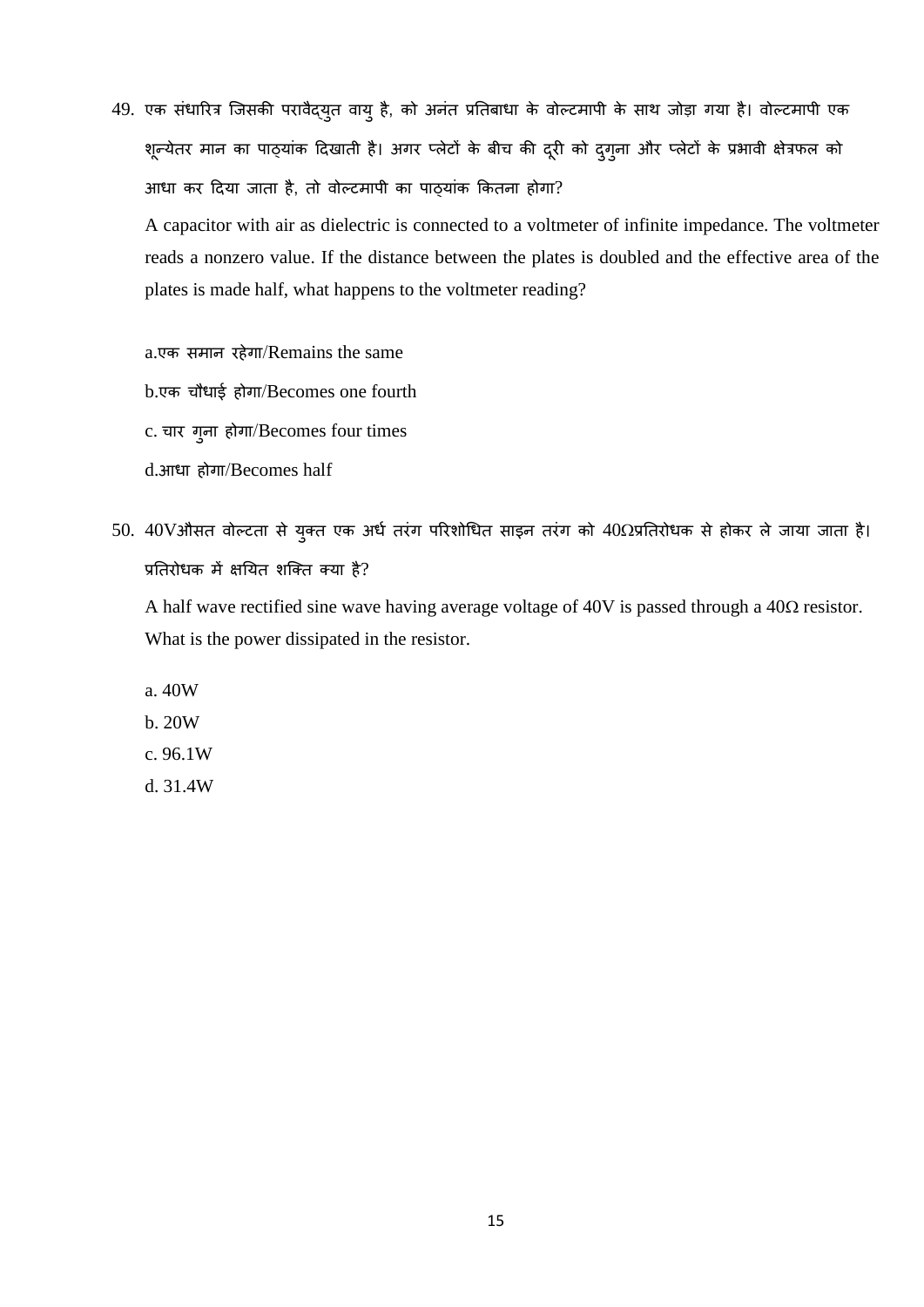51. वृत्ताकार अन्परिच्छेद वाले एक छड़ को वर्गाकारअन्परिच्छेद वालेछड़ में परिवर्तित किया जाता है। छड़ की लंबाई को कायम रखा जाता है और प्*नर्निर्माण के दौरान पदार्थ की यात्रा में कोई* हानि नहीं होती। लंबाई के हिसाब से मापित करने पर छड़ों के प्रतिरोधों का अनुपात क्या है?

A rod with circular cross section is converted to a rod of square cross section. The length of the rod is maintained and no material is lost while the reshaping. What is the ratio of the resistances of the rods measured along the length.

 $a \cdot \pi : 1$  $b.\frac{\pi}{4}$  $\frac{n}{4}$ : 1 c.  $\frac{\pi}{4}$  $\frac{n}{4}$ : 2

d. उपर्युक्त में से कोई भी नहीं/None of the above

52. निम्नलिखित में से किन परिस्थितियों में RCश्रेणी परिपथ में संधारित्र के आर-पार वोल्टता रैखिक रूप से बढ़ती है? In a RC series circuit, the voltage across the capacitor increases linearly under which of the following conditions?

a.चार्जक स्रोत से लिया गया धारा स्थिर है/Current drawn from the charging source is constant b.चार्जक स्रोत से लिया गया शक्ति स्थिर है/Power drawn from the charging source is constant c.चार्जक स्रोत के आर-पार वोल्टता स्थिर है/Voltage across the charging source is constant d.उपर्युक्त में से कोई भी नहीं/None of the above

53. एक प्रेरक की प्रतिबाधा, एक विशिष्ट आवृति  $f$  पर एक संधारित्र की तुलना में दुगुना है। अगर उन्हें श्रेणी में जोड़ा जाए, तो अनुनादी आवृत्ति क्या है?

Impedance of an inductor is twice that of a capacitor at a particular frequency  $f$ . If they are connected in series, what is the resonant frequency?

(a) 
$$
\frac{f}{\sqrt{2}}
$$
  
\n(b)  $\sqrt{2} f$   
\n(c)  $2f$   
\n(d)  $4f$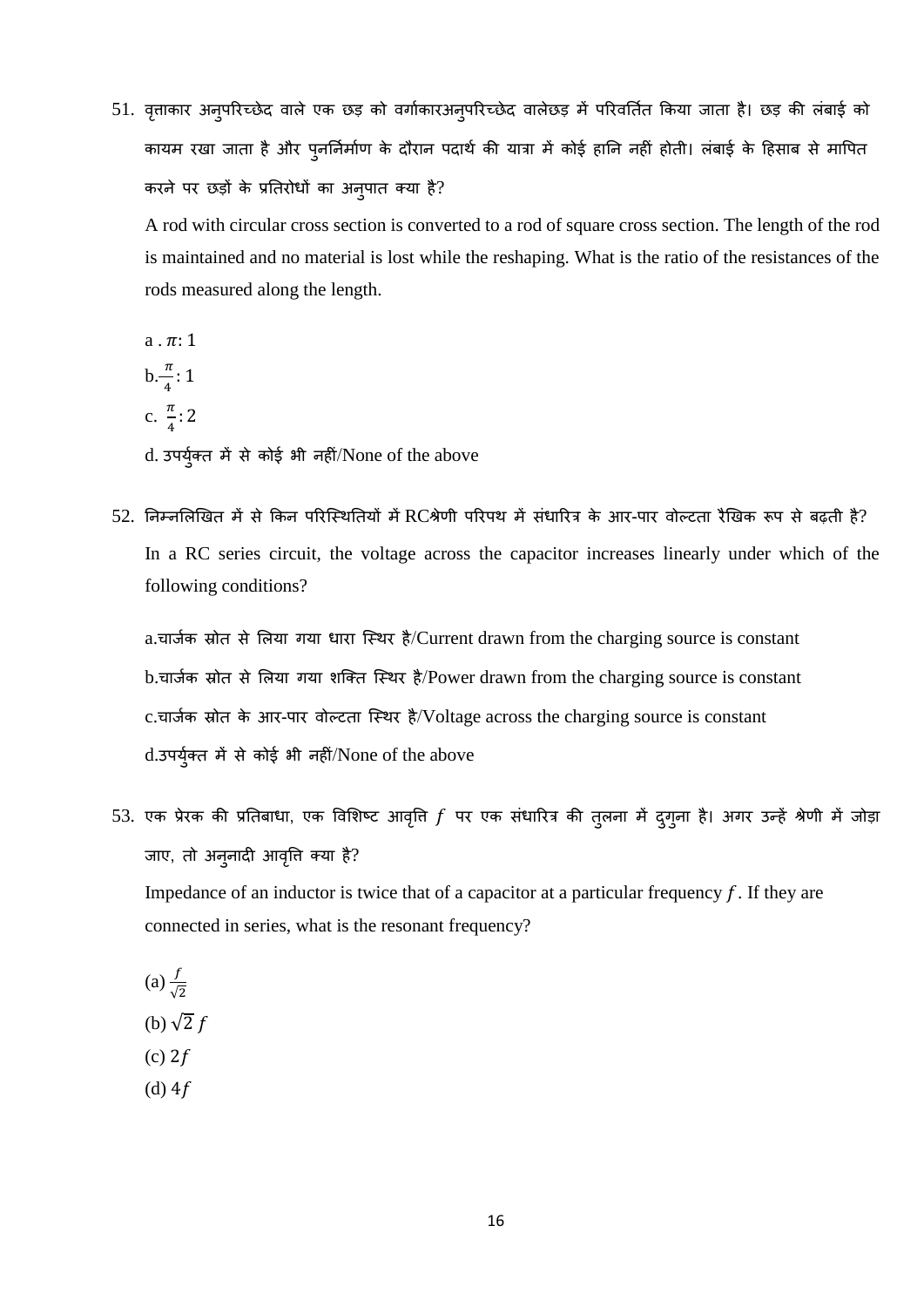54. विद्युत-अपघटन में अगरविद्युत-अपघट्य से होकर बहती धारा दुग्नी हो जाए, तो प्रति सेकण्ड इलैक्ट्रोड पर मुक्त आयनों का कुल द्रव्यमान .......

In electrolysis, if the current passing through the electrolyte doubles, the total mass of ions liberated at the electrode in every second

- a. एक समान रहता है/Remains the same
- b. दुगुना हो जाता है/Becomes double
- c. चार गुना हो जाता है/Becomes four times
- d. उपर्युक्त में से कोई भी नहीं/None of the above
- 55. जब लेड अम्ल सेल को आवेशित किया जाता है, तो विद्युत-अपघट्य का घनत्व ........ When a lead acid cell is charged the density of the electrolyte a.पहले बढ़ता है और फिर कम होता है/First increases and then decreases b.पहले कम होता है और फिर बढ़ता है/First decreases and then increases c.बढ़ता ै /Increases d.कम होता है/Decreases
- $56.$  SLI बैटरी में S, L औरI का मतलब ....... से है। In SLI Battery, S, L and I stand for a.साउंडिंग, लाइटिंग, इनजेक्शन/Sounding, Lighting, Injection b.स्टार्टिंग,लाइटिंग, इग्नीशन/Starting, Lighting, Ignition c.सेफ, लाइट वेइट, इल्यूमिनेशन/Safe, Light weight, Illumination d.उपर्युक्त में से कोई भी नहीं/None of the above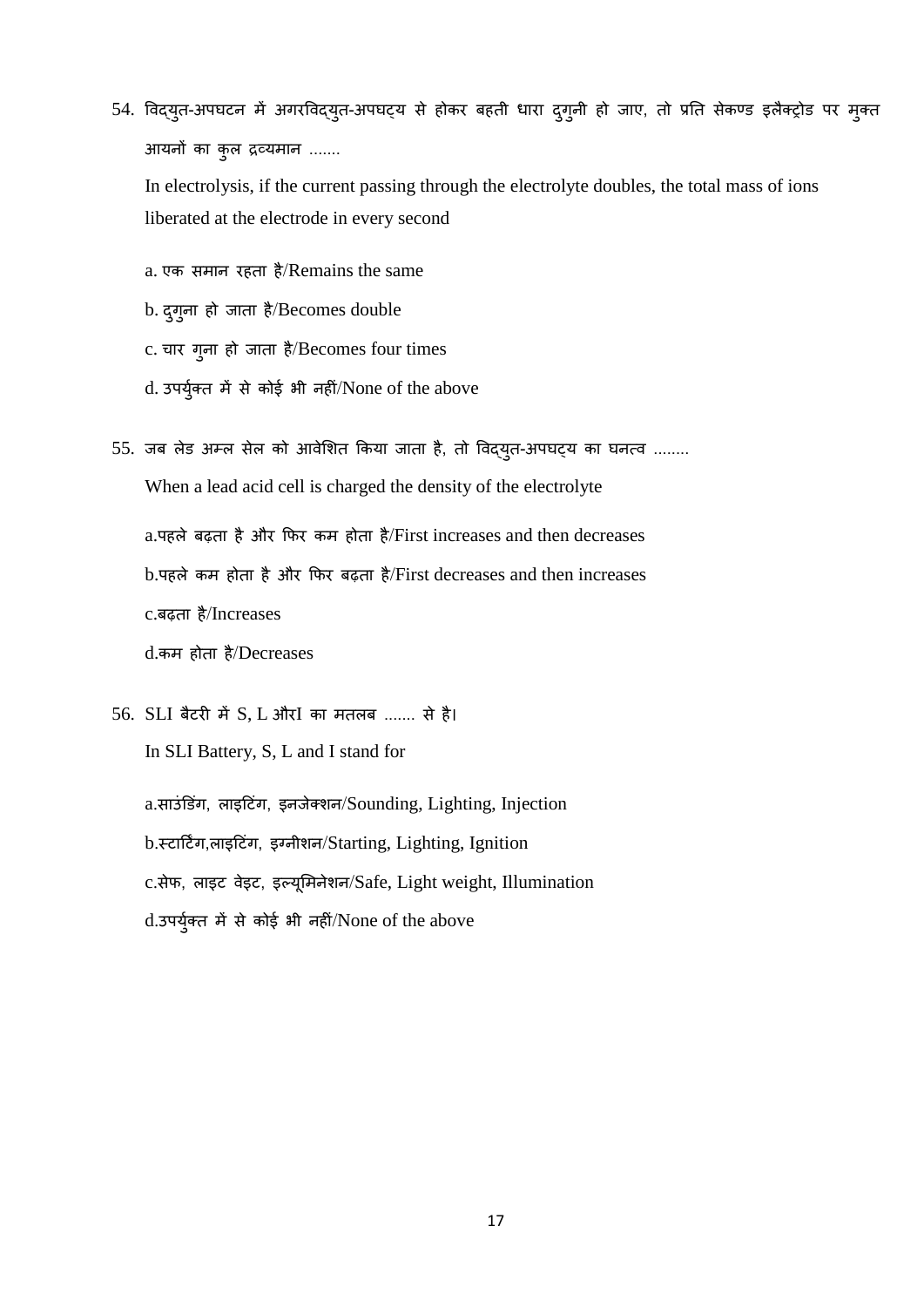- 57. बैटरी चार्ज करने की प्रक्रिया के दौरान 6घंटे की अवधि में बैटरी के $emf$  में 10 V से 12Vतक की रैखिक वृद्धि होती है। चार्जकारी वोल्टता 15V है। एक श्रेणी संयोजित प्रतिरोधक को 1A की स्थिर धारा बनाए रखने के लिए निरंतर समायोजित किया जाता है। आदर्श आवेशन स्रोत तथा आदर्श बैटरी मानते हुए तंत्र में क्षयित ऊर्जा कितनी है? During a battery charging process, the emf of the battery increases from 10 V to 12V linearly over a period of 6 hours. The charging voltage is 15V. A series connected resistor is continuously adjusted to maintain a constant current of 1A. What is the energy wasted in the system assuming ideal charging source and ideal battery.
	- a. 24Wh
	- b. 18Wh
	- c. 30 Wh
	- d. उपर्युक्त में से कोई भी नहीं/None of the above
- $58.$   $x^2 + y^2 + 4x + 2y + 4 = 0$  समीकरण द्वारा प्रतिनिधित्व की जानेवालीवृत्त की त्रिज्या क्या है? What is the radius of the circle represented by the equation  $x^2 + y^2 + 4x + 2y + 4 = 0$ 
	- a. 1
	- b. 2
	- c. 4
	- d. 10
- 59. तीन क्रमानुगत सम पूर्णाक का योग 24है। संख्याओं का गुणनफल कितना है?

Sum of three consecutive even integers is 24. What is the product of the numbers?

- a. 240
- b. 320
- c. 480
- d. 520

60. 195 x 195 + 2 x 195 x 5 + 25 का माध ........ ै /The value of 195 x 195 *+* 2 x 195 x 5 + 25 is

- a. 39605
- b. 40000
- c. 40825
- d. 36725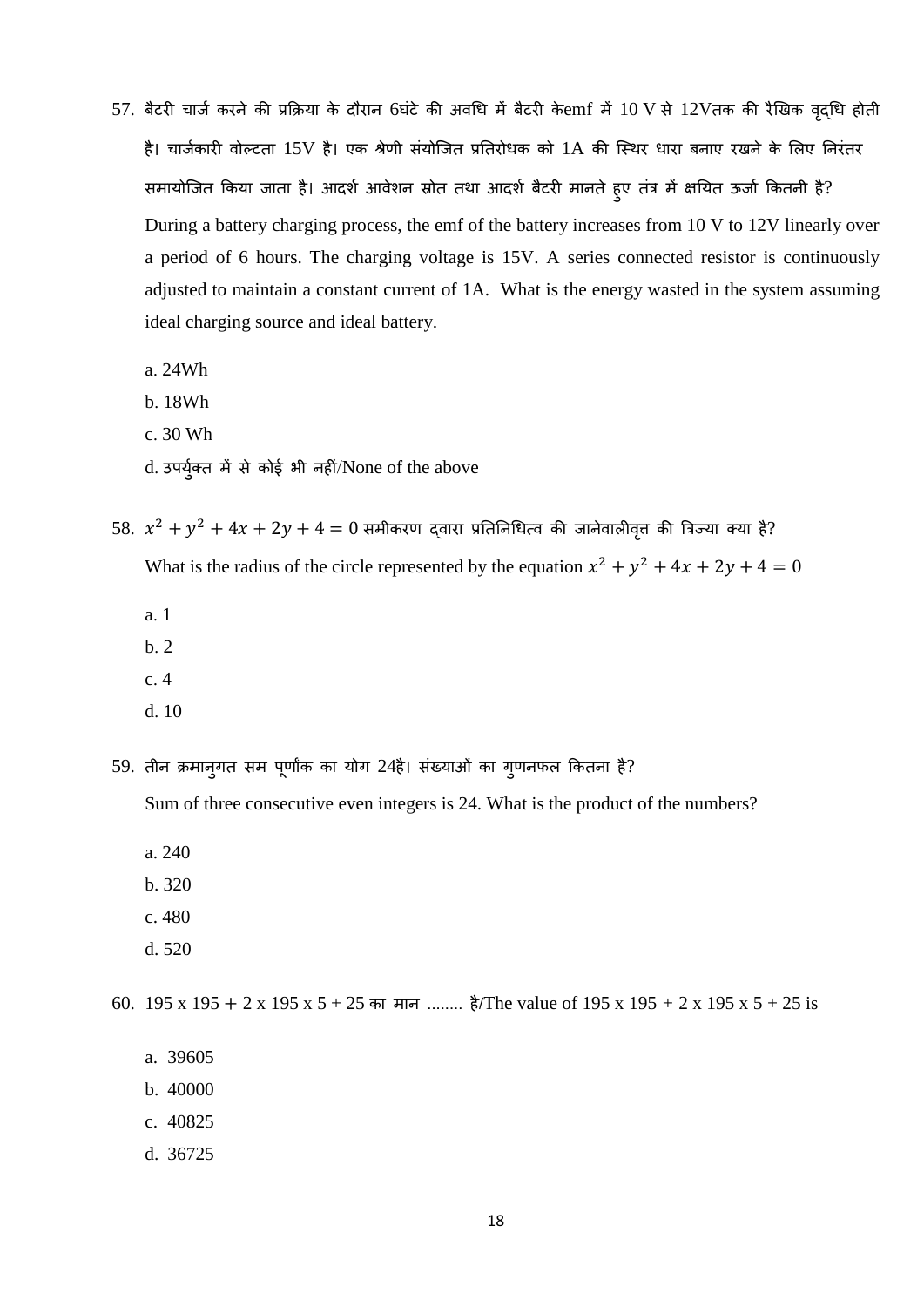61. 2, 4, 8,  $\therefore$  श्रेणी का 51वां पद ..... है/ 51<sup>st</sup> term of the progression 2, 4, 8, .. is

- $a. 2^{49}$  $b. 2^{50}$  $c. 2^{51}$
- $d.2^{52}$

62. माध्य का पता लगाएं/Find the mean of

| $x \mid 4$ | $\overline{5}$  | h | $\vert 7 \vert$ |  |
|------------|-----------------|---|-----------------|--|
|            | $\vert 3 \vert$ |   | $\frac{1}{5}$   |  |

a. 6.5

b. 7.0

c. 3.0

63. प्रायिकता का पता लगाएं कि एक गैर अधिवर्ष में 53रविवार हों।

Find the probability that there are 53 Sundays in a non-leap year

- a. 53/365
- b. 1/365
- c. 52/365
- d. 1/7
- 64. अगर  $\cos x = \sin 60 \sin 30 + \cos 60 \cos 30$   $\frac{2}{3}$ , तो *x* के मान का पता लगाएं। Find the value of *x*, if  $\cos x = \sin 60 \sin 30 + \cos 60 \cos 30$ 
	- a. 30<sup>o</sup>
	- $b.45^\circ$
	- c.  $60^{\circ}$
	- d.  $90^\circ$

 $d.$  इनमें से कोई भी नहीं/None of these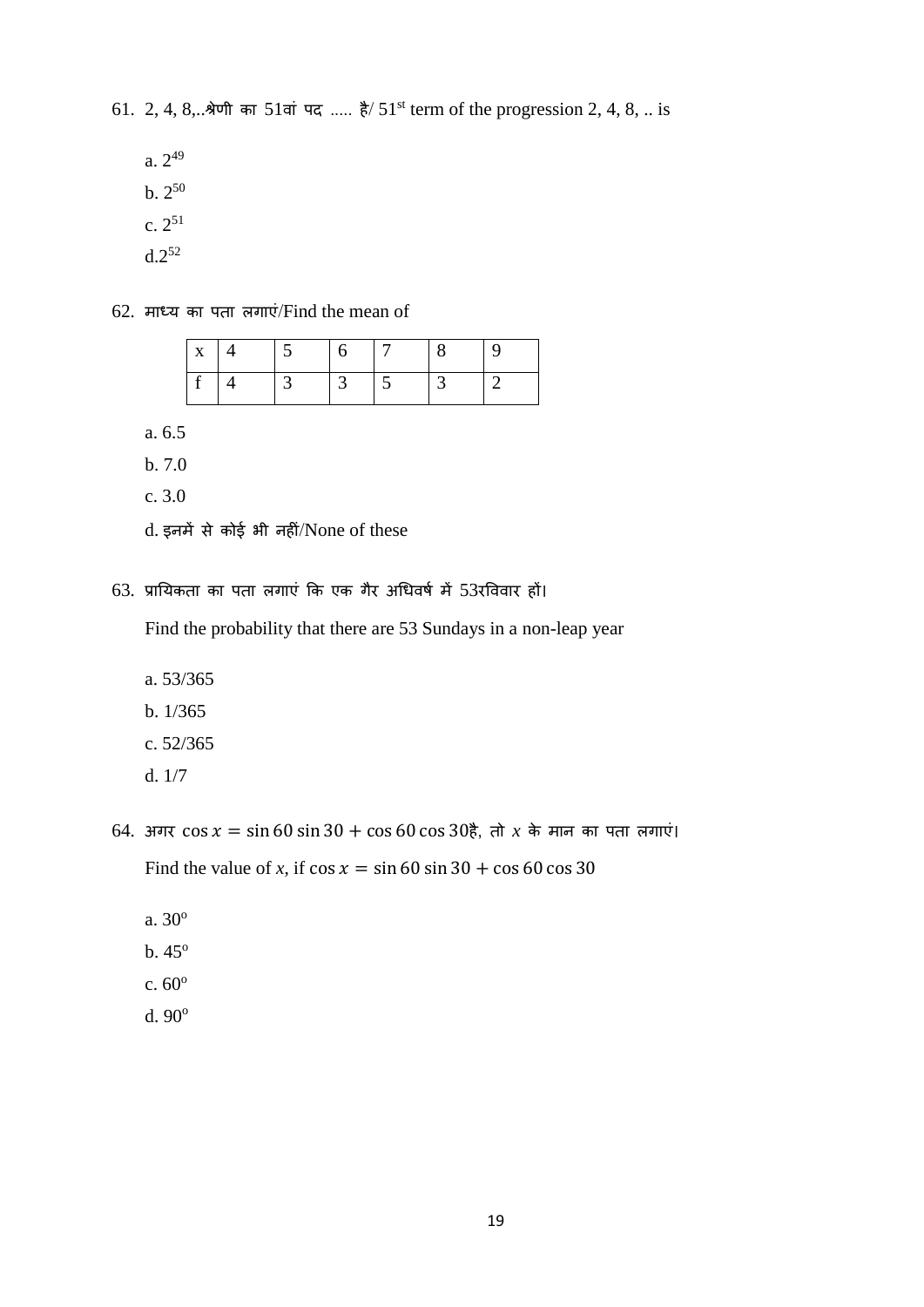$65.$  एक आयताकार टंकी की लंबाई 5मीटर, चौड़ाई 4मीटर और क्षमता  $60\ \mathrm{m}^{3}$ है।  $480\ \mathrm{cm}^{3}$ क्षमता के साथ टंकी का एक छोटा सा नमूना तैयार किया गया। नमूने की लंबाई का पता लगाएं।

A rectangular tank has 5 m length, 4 m width and 60  $m<sup>3</sup>$  capacity. A small model of the tank is made with a capacity of  $480 \text{ cm}^3$ . Find the length of the model.

- a. 5cm
- b. 5 cm
- c. 10 cm
- d. 50 cm
	- 8
- 66. 5k प्रतिरोधक से होकर बहनेवाली धारा के मान का पता लगाएं। Find the value of the current through 5k resistor.



- a. 2.34mA
- b. 2.88mA
- c. 2.94mA
- d. 3mA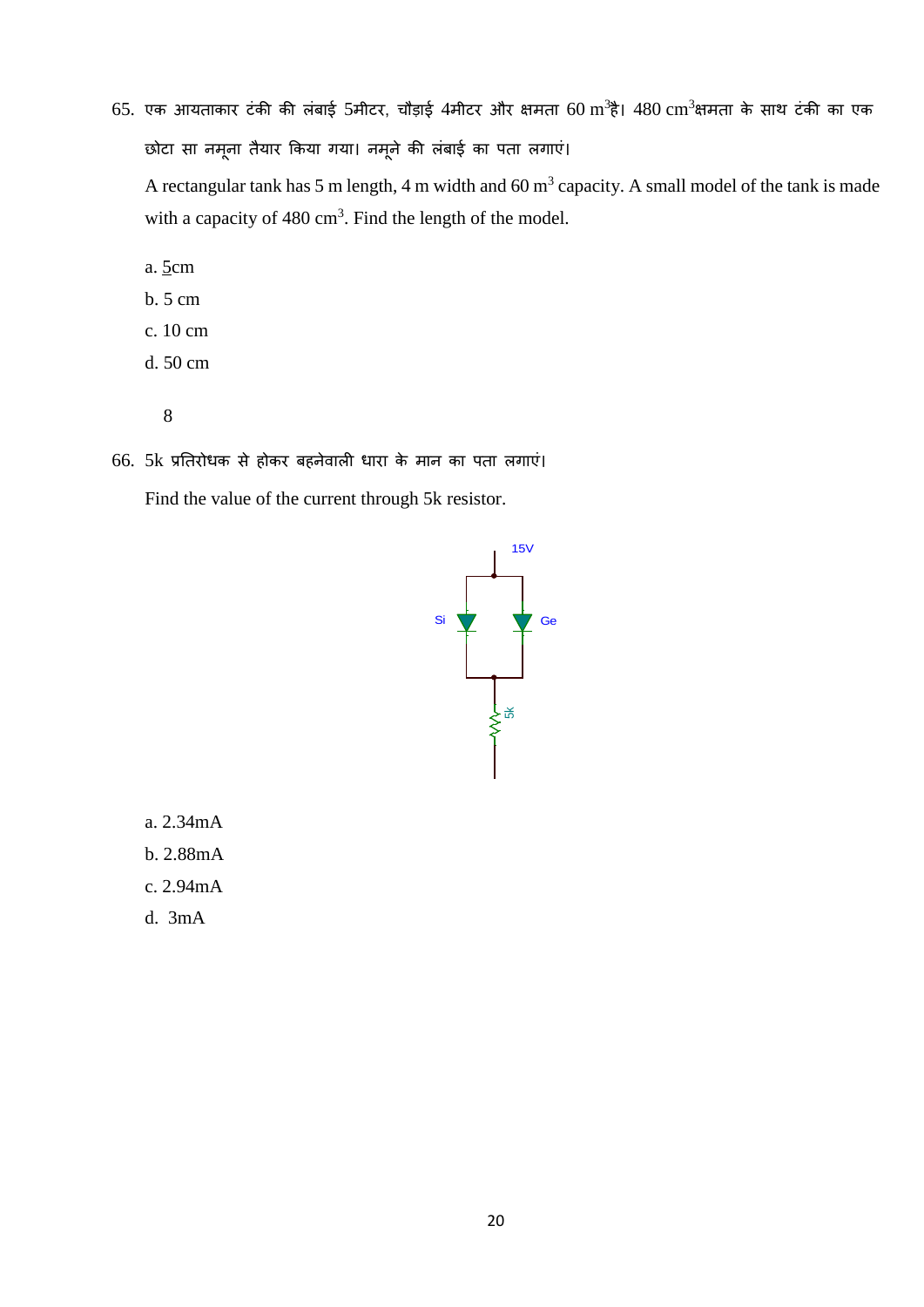$67.$  नीचे दिए गए परिपथ में R का न्यूनतम मान ........ है जो ज़ेनर को ऑन कर सकेगा। In the circuit shown below the minimum value of R that will turn on the Zener is



 $68.$  नीचे दिए गए परिपथ में β=99 और $Vbe=0.7V$ है। संग्राही धारा के मान का पता लगाए। In the circuit given below,  $\beta$ =99 and Vbe=0.7V. Find the value of collector current.



a. 0.99mA b. 0.95mA c. 0.92mA d. 1.04mA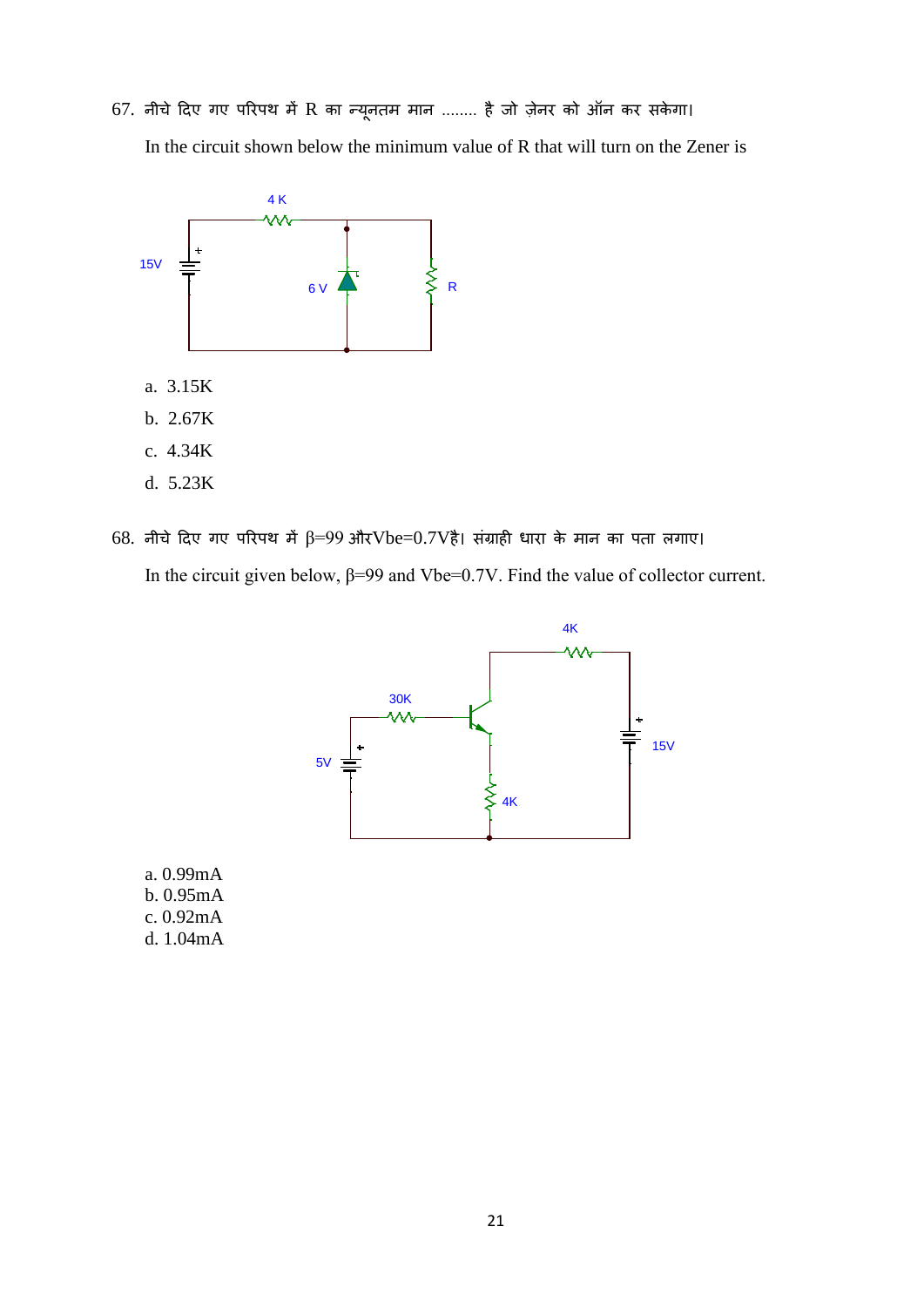$69.$   $Vi=VmSin\omega t$  के लिए नीचे दिए गए परिपथ के लिए निर्गम वोल्टता  $Vo$  क्या है? What is the output voltage Vo for the circuit below for Vi=VmSinot



- a. Vm
- b. शून्य/zero
- c. 2Vm
- d. -Vm
- 70. संक्रियात्मक (opamp) परिपथ ........ निरूपित करती है

The opamp circuit represents



- a. उच्च पारक फिल्टर/High pass filter
- b. बैंर् पातक कफल्टत/Band pass filter
- c. बैंर् रतजेक्ट कफल्टत/Band reject filter
- d. अल्प पातक कफल्टत/Low pass filter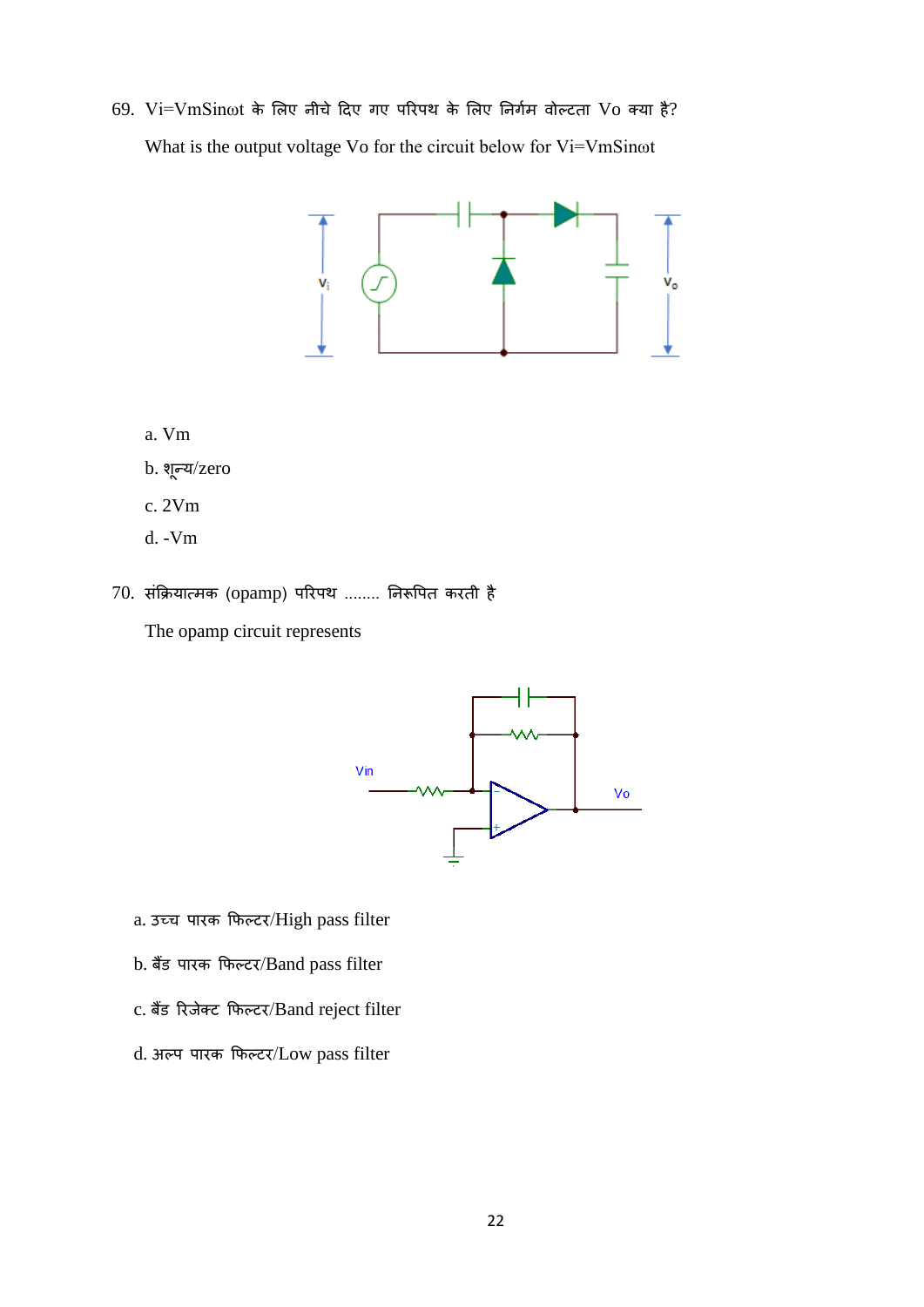$71.490$  गणित्र (काउंटर) से विभाजन के लिए कितने फ्लिप फ्लोपों की ज़रूरत होती है?

A divide by 490 counter requires how many flip flops?

- a. 7
- b. 8
- c. 9
- d. 10
- $72.$  योग प्रचालन  $25+15=43$  के सही होने के लिए संख्या प्रणाली का आधार ........ है।

The base of the number system for the addition operation 25+15=43 to be true is

- a. 5
- b. 6
- c. 7
- d. 8
- $73.$  निम्नलिखित में कौन एक वोल्टता नियंत्रित युक्ति नहीं है?

Which of the following is not a voltage controlled device?

- a. MOSFET
- b. JFET
- c. IGBT
- d. BJT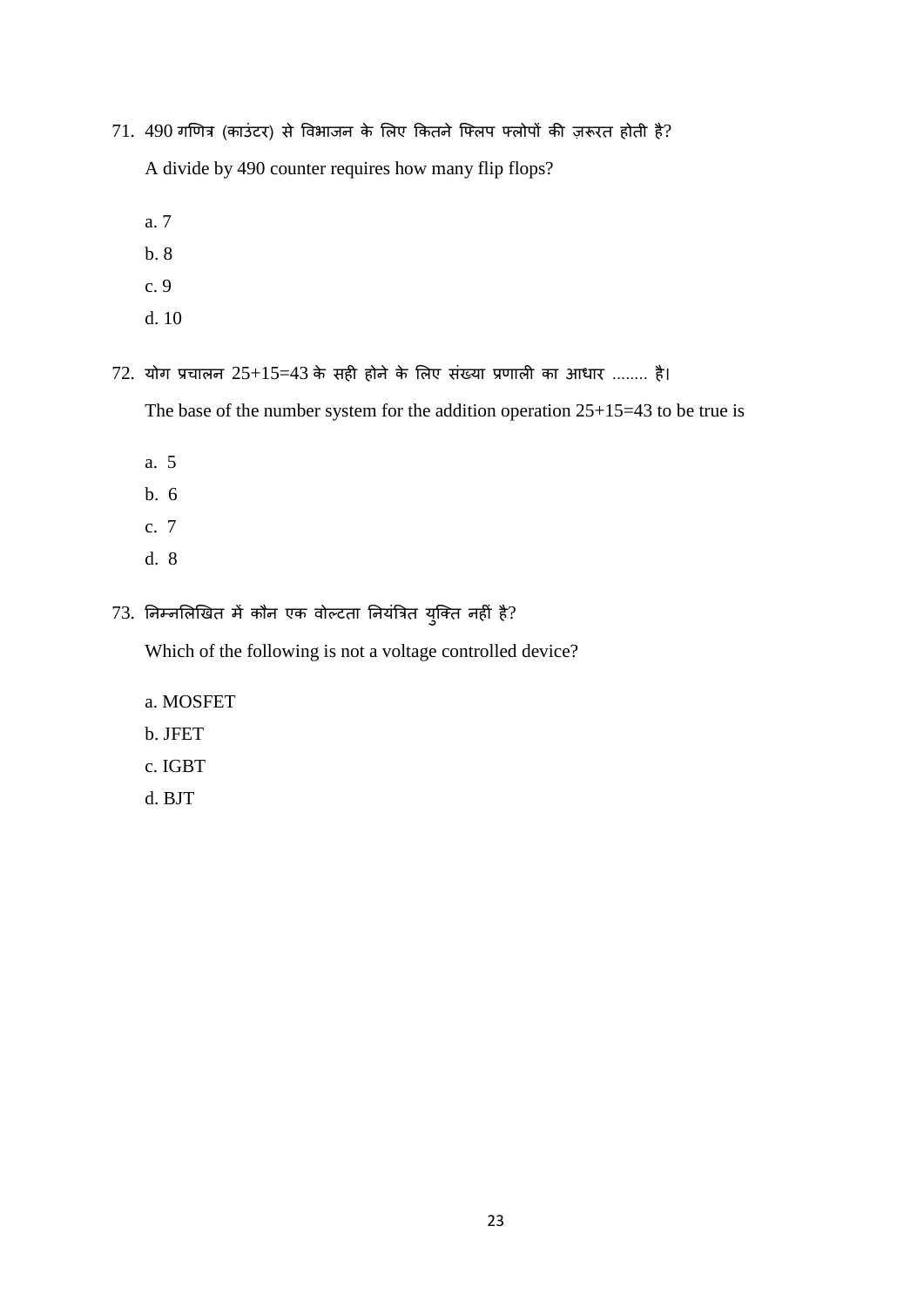$74.$  चित्र में दिखाए गए परिपथ का निर्गम  $Y....$  है The output Y of the circuit shown in the figure is



- $a. \overline{A+B+C} + \overline{DE}$
- b.  $\overline{ABC}$ +D+E
- c. ABC+  $\overline{D+E}$
- d. ABC+D+E

75. 4से 1Mux का निर्गम ....... है/The output of the 4 to 1 Mux is



- c. x.y
- d.  $\bar{x} + \bar{y}$
- 76. एक पावर स्विचन युक्ति के आर-पार प्रघाती ऊर्जा अवशोषक का प्रकार्य ........ है।
	- The function of snubber across a power switching device is to
	- a. dV/dt को बढाना/Increase dV/dt
	- b. dI/dt को घटाना/Reduce dI/dt
	- c. dV/dt को तोकधा/Suppress dV/dt
	- d. उपर्युक्त में से कोई भी नहीं/None of the above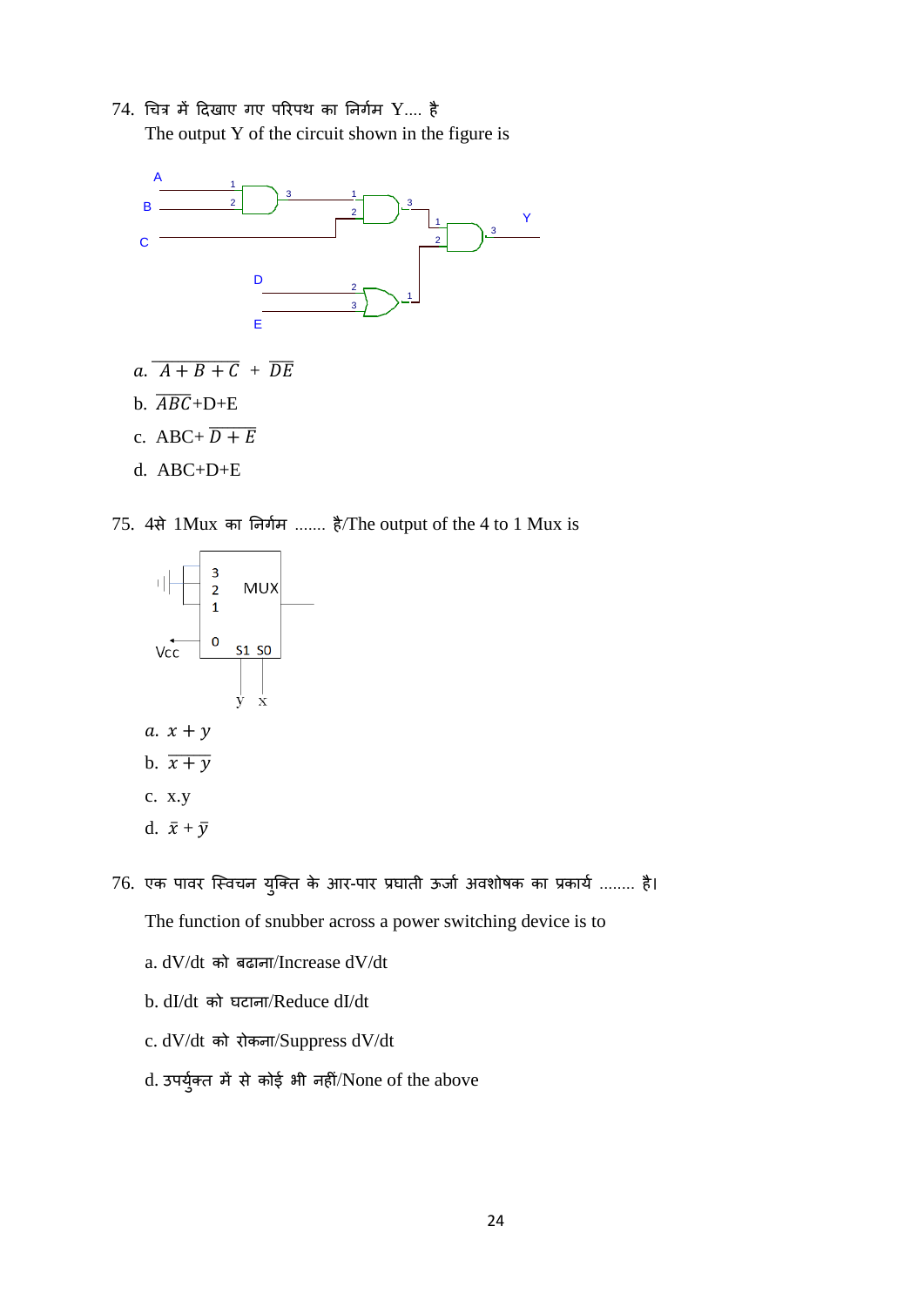## $77.$  किस वर्ग के प्रवर्धक में अधिकतमविरूपण होता है?

Which class of amplifier has maximum distortion?

- a. A वर्ग/Class A
- b. B वर्ग/Class B
- c. AB वर्ग/Class AB
- d. C वर्ग/Class C

78. दिए गए सत्यमान सारणी किस गेट को निरूपित करती है/The given truth table represents which gate

| A | $\, {\bf B}$ | $\checkmark$ |
|---|--------------|--------------|
| 0 | $\theta$     |              |
| 0 |              | 0            |
|   | 9            | O)           |
|   |              |              |

- a. NOR गेट/NOR gate
- b. NAND गेट/NAND gate
- c. एकतिधष्ठOR/Exclusive OR
- d. एकतिधष्ठNOR/Exclusive NOR
- 79. D फ्लिप फ्लोप के निर्गम पर संकेत (सिग्नल) की आवृति 5KHz है। उत्थानशील कोर ट्रिगरित D फ्लिप फ्लोप की घड़ी पर संकेत की आवृति ...... है।

The frequency of the signal at the output of the D flip flop is 5KHz. The frequency of the signal at the clock of the rising edge triggered D flip flop is



- a. 5KHz
- b. 2.5KHz
- c. 10KHz
- d. 20KHz